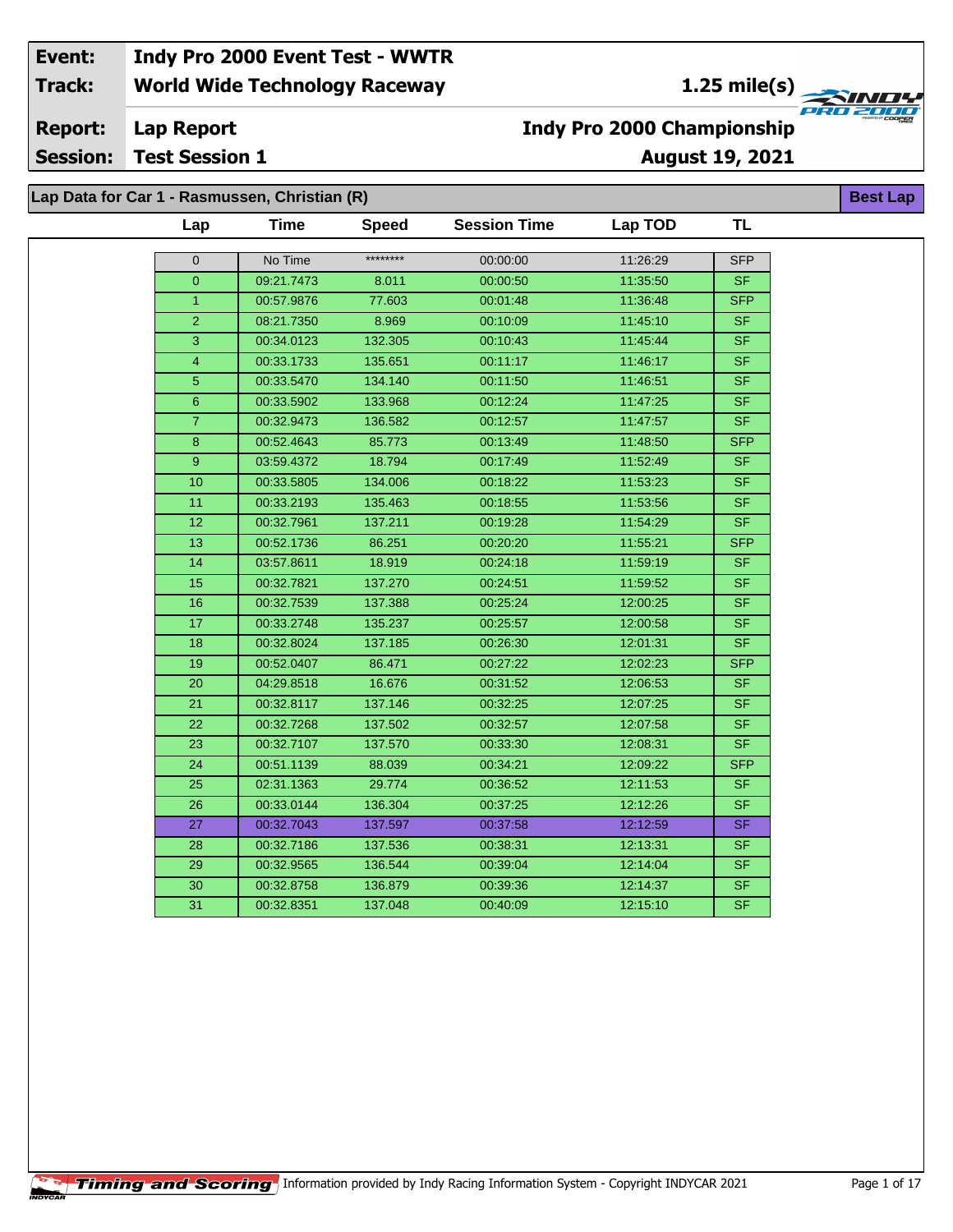**1.25 mile(s)**<br> **1.25 mile(s)** 

**Lap Report Report:**

**Session: Test Session 1**

## **Indy Pro 2000 Championship**

**August 19, 2021 Best Lap**

# **Lap Data for Car 18 - McElrea, Hunter**

| Lap            | <b>Time</b> | <b>Speed</b> | <b>Session Time</b> | Lap TOD  | TL         |
|----------------|-------------|--------------|---------------------|----------|------------|
| $\mathbf 0$    | No Time     | ********     | 00:00:00            | 11:26:15 | <b>SFP</b> |
| $\overline{0}$ | 09:34.7087  | 7.830        | 00:00:49            | 11:35:50 | <b>SF</b>  |
| $\mathbf{1}$   | 00:33.5867  | 133.982      | 00:01:23            | 11:36:24 | <b>SF</b>  |
| $\overline{2}$ | 00:33.3152  | 135.073      | 00:01:56            | 11:36:57 | <b>SF</b>  |
| $\overline{3}$ | 00:33.3602  | 134.891      | 00:02:30            | 11:37:30 | <b>SF</b>  |
| $\overline{4}$ | 00:33.1868  | 135.596      | 00:03:03            | 11:38:04 | <b>SF</b>  |
| $\overline{5}$ | 00:33.2180  | 135.469      | 00:03:36            | 11:38:37 | <b>SF</b>  |
| $\,6\,$        | 00:33.0012  | 136.359      | 00:04:09            | 11:39:10 | <b>SF</b>  |
| $\mathbf{7}$   | 00:32.9248  | 136.675      | 00:04:42            | 11:39:43 | <b>SF</b>  |
| 8              | 00:32.8993  | 136.781      | 00:05:15            | 11:40:16 | <b>SF</b>  |
| 9              | 00:32.9299  | 136.654      | 00:05:48            | 11:40:49 | <b>SF</b>  |
| 10             | 00:32.8746  | 136.884      | 00:06:21            | 11:41:21 | <b>SF</b>  |
| 11             | 00:32.6617  | 137.776      | 00:06:53            | 11:41:54 | <b>SF</b>  |
| 12             | 00:32.8600  | 136.945      | 00:07:26            | 11:42:27 | <b>SF</b>  |
| 13             | 00:32.7926  | 137.226      | 00:07:59            | 11:42:60 | <b>SF</b>  |
| 14             | 00:52.8094  | 85.212       | 00:08:52            | 11:43:53 | <b>SFP</b> |
| 15             | 03:27.9984  | 21.635       | 00:12:20            | 11:47:21 | <b>SF</b>  |
| 16             | 00:32.6801  | 137.698      | 00:12:52            | 11:47:53 | <b>SF</b>  |
| 17             | 00:32.5559  | 138.224      | 00:13:25            | 11:48:26 | <b>SF</b>  |
| 18             | 00:52.8838  | 85.092       | 00:14:18            | 11:49:19 | <b>SFP</b> |
| 19             | 01:41.0585  | 44.529       | 00:15:59            | 11:50:60 | <b>SF</b>  |
| 20             | 00:32.5706  | 138.161      | 00:16:32            | 11:51:32 | <b>SF</b>  |
| 21             | 00:34.0056  | 132.331      | 00:17:06            | 11:52:06 | <b>SF</b>  |
| 22             | 00:37.3586  | 120.454      | 00:17:43            | 11:52:44 | SF         |
| 23             | 00:32.5960  | 138.054      | 00:18:15            | 11:53:16 | <b>SF</b>  |
| 24             | 00:51.3222  | 87.681       | 00:19:07            | 11:54:08 | <b>SFP</b> |
| 25             | 02:39.6207  | 28.192       | 00:21:46            | 11:56:47 | <b>SF</b>  |
| 26             | 00:32.7212  | 137.526      | 00:22:19            | 11:57:20 | <b>SF</b>  |
| 27             | 00:32.7217  | 137.523      | 00:22:52            | 11:57:53 | <b>SF</b>  |
| 28             | 00:32.7211  | 137.526      | 00:23:25            | 11:58:25 | <b>SF</b>  |
| 29             | 00:32.7844  | 137.260      | 00:23:57            | 11:58:58 | <b>SF</b>  |
| 30             | 00:51.1631  | 87.954       | 00:24:49            | 11:59:49 | <b>SFP</b> |
| 31             | 01:47.8394  | 41.729       | 00:26:36            | 12:01:37 | <b>SF</b>  |
| 32             | 00:32.5346  | 138.314      | 00:27:09            | 12:02:10 | SF.        |
| 33             | 00:32.5492  | 138.252      | 00:27:41            | 12:02:42 | <b>SF</b>  |
| 34             | 00:32.4597  | 138.633      | 00:28:14            | 12:03:15 | <b>SF</b>  |
| 35             | 00:53.5145  | 84.089       | 00:29:07            | 12:04:08 | <b>SFP</b> |
| 36             | 01:46.3010  | 42.333       | 00:30:54            | 12:05:55 | SF.        |
| 37             | 00:32.3580  | 139.069      | 00:31:26            | 12:06:27 | SF.        |
| 38             | 00:54.7031  | 82.262       | 00:32:21            | 12:07:22 | <b>SFP</b> |
| 39             | 01:38.0093  | 45.914       | 00:33:59            | 12:08:60 | SF.        |
| 40             | 00:32.3473  | 139.115      | 00:34:31            | 12:09:32 | SF.        |
| 41             | 00:32.3598  | 139.061      | 00:35:04            | 12:10:04 | <b>SF</b>  |
| 42             | 00:50.7217  | 88.719       | 00:35:54            | 12:10:55 | <b>SFP</b> |
| 43             | 01:27.5054  | 51.425       | 00:37:22            | 12:12:23 | SF.        |
| 44             | 00:32.9158  | 136.712      | 00:37:55            | 12:12:55 | <b>SF</b>  |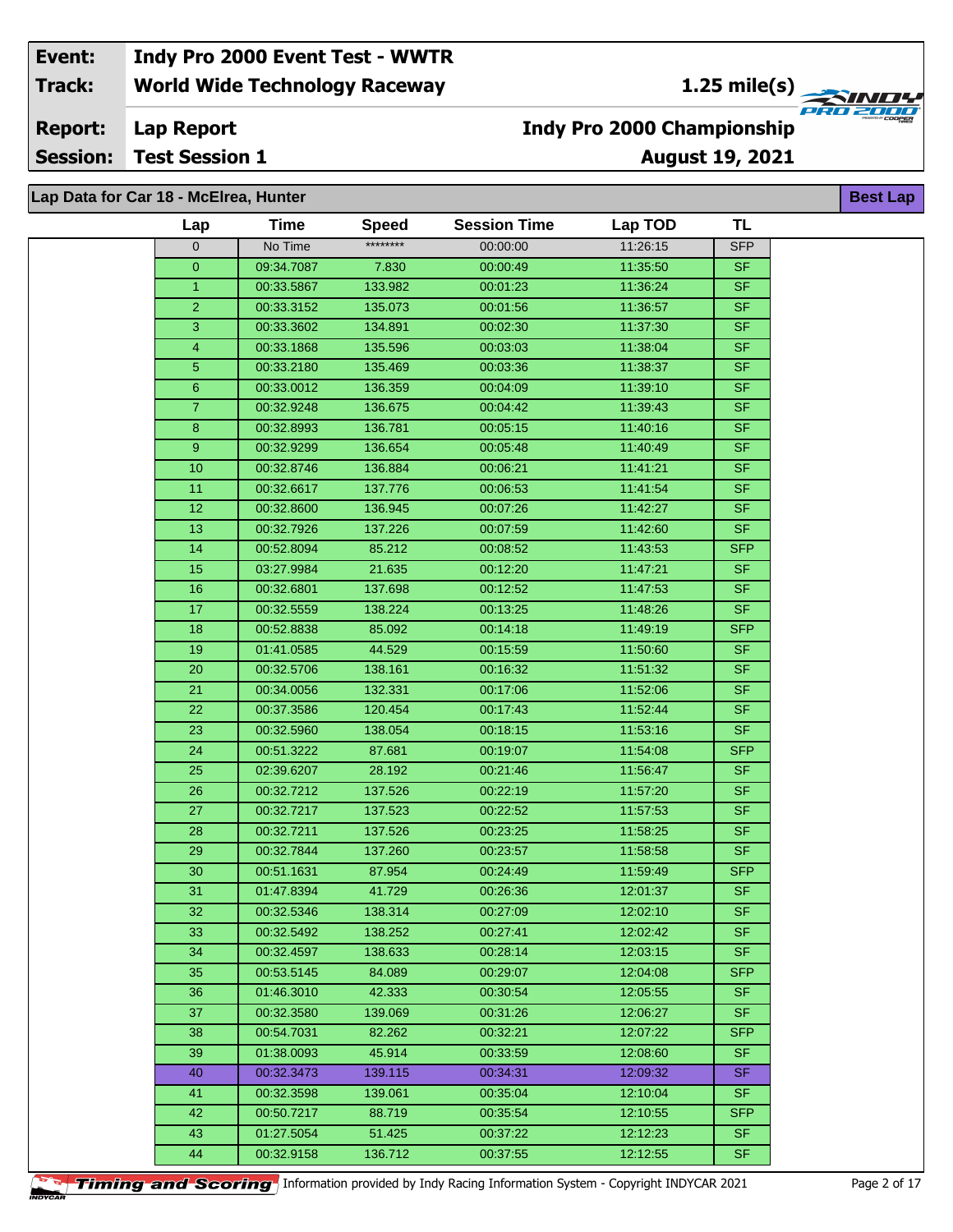| Event:                                | Indy Pro 2000 Event Test - WWTR      |                                   |                                      |  |  |  |  |  |
|---------------------------------------|--------------------------------------|-----------------------------------|--------------------------------------|--|--|--|--|--|
| Track:                                | <b>World Wide Technology Raceway</b> | $1.25 \text{ mile(s)}$            |                                      |  |  |  |  |  |
| <b>Report:</b>                        | Lap Report                           | <b>Indy Pro 2000 Championship</b> | PROZOOO<br><b>MESENTED OF COOPER</b> |  |  |  |  |  |
|                                       | <b>Session: Test Session 1</b>       | <b>August 19, 2021</b>            |                                      |  |  |  |  |  |
|                                       |                                      |                                   |                                      |  |  |  |  |  |
| Lap Data for Car 18 - McElrea, Hunter |                                      |                                   |                                      |  |  |  |  |  |

| Lap Data for Car 18 - McElrea, Hunter<br><b>Best Lap</b> |     |            |              |                     |          |           |  |  |  |
|----------------------------------------------------------|-----|------------|--------------|---------------------|----------|-----------|--|--|--|
|                                                          | Lap | Time       | <b>Speed</b> | <b>Session Time</b> | Lap TOD  |           |  |  |  |
|                                                          | 45  | 00:33.3066 | 135.108      | 00:38:28            | 12:13:29 | <b>SF</b> |  |  |  |
|                                                          | 46  | 00:32.4309 | 138.757      | 00:39:00            | 12:14:01 | <b>SF</b> |  |  |  |
|                                                          | 47  | 00:32.4656 | 138,608      | 00:39:33            | 12:14:34 | <b>SF</b> |  |  |  |
|                                                          | 48  | 00:32.6726 | 137.730      | 00:40:06            | 12:15:06 | <b>SF</b> |  |  |  |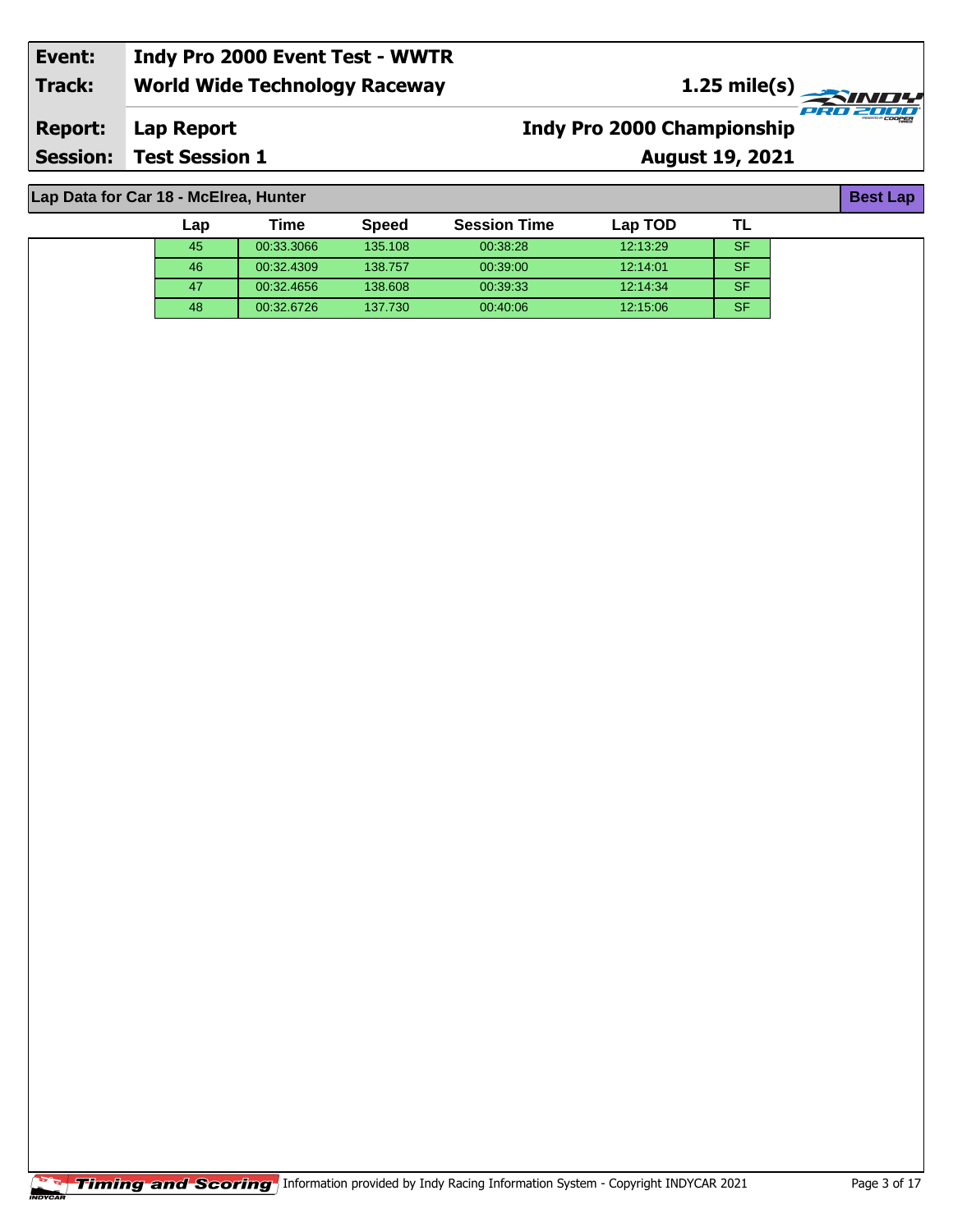**1.25 mile(s)**<br>
FRU 2000

**Lap Report Report:**

**Session: Test Session 1**

## **Indy Pro 2000 Championship**

**August 19, 2021**

**Best Lap**

### **Lap Data for Car 21 - Simpson, Kyffin (R)**

| ********<br>No Time<br>11:26:35<br>00:00:00<br><b>SFP</b><br>0<br>09:33.4852<br>11:36:09<br><b>SF</b><br>0<br>7.847<br>00:01:08<br><b>SF</b><br>$\mathbf{1}$<br>00:34.8481<br>129.132<br>00:01:43<br>11:36:43<br>$\overline{2}$<br><b>SF</b><br>00:34.0232<br>132.263<br>00:02:17<br>11:37:18<br>$\overline{\mathsf{SF}}$<br>3<br>00:33.4599<br>134.489<br>00:02:50<br>11:37:51<br><b>SF</b><br>4<br>130.465<br>11:38:25<br>00:34.4919<br>00:03:25<br><b>SF</b><br>5<br>00:33.5058<br>134.305<br>00:03:58<br>11:38:59<br>11:39:32<br><b>SF</b><br>6<br>00:33.3698<br>134.852<br>00:04:32<br>$\overline{7}$<br>00:33.4408<br>11:40:06<br><b>SF</b><br>134.566<br>00:05:05<br>11:40:39<br><b>SF</b><br>8<br>00:33.1802<br>135.623<br>00:05:38<br>11:41:12<br><b>SF</b><br>9<br>00:33.2795<br>135.218<br>00:06:11<br><b>SF</b><br>11:41:45<br>10<br>00:33.0184<br>136.288<br>00:06:44<br>11:42:39<br>00:53.9372<br>83.430<br>00:07:38<br><b>SFP</b><br>11<br>11:51:45<br>12<br>09:06.2898<br>8.237<br>00:16:45<br><b>SF</b><br>13<br>11:52:19<br><b>SF</b><br>00:33.6807<br>133.608<br>00:17:18<br>14<br>11:52:52<br><b>SF</b><br>00:33.2121<br>135.493<br>00:17:52<br>SF<br>15<br>11:53:25<br>00:33.0242<br>136.264<br>00:18:25<br><b>SF</b><br>16<br>135.857<br>00:18:58<br>11:53:59<br>00:33.1231<br><b>SF</b><br>17<br>00:33.1712<br>135.660<br>00:19:31<br>11:54:32<br>11:55:05<br><b>SF</b><br>18<br>00:33.0789<br>136.038<br>00:20:04<br>135.172<br>11:55:38<br><b>SF</b><br>19<br>00:33.2909<br>00:20:37<br><b>SF</b><br>20<br>00:33.2488<br>135.343<br>00:21:11<br>11:56:11<br><b>SFP</b><br>00:51.7342<br>11:57:03<br>21<br>86.983<br>00:22:02<br>22<br><b>SF</b><br>06:57.8310<br>10.770<br>00:29:00<br>12:04:01<br>132.442<br>12:04:35<br><b>SF</b><br>23<br>00:33.9771<br>00:29:34<br><b>SF</b><br>24<br>00:33.3067<br>135.108<br>12:05:08<br>00:30:07<br>25<br><b>SF</b><br>00:33.1119<br>135.903<br>00:30:41<br>12:05:41<br>$\overline{26}$<br><b>SF</b><br>00:33.1690<br>135.669<br>00:31:14<br>12:06:14<br><b>SF</b><br>27<br>00:33.3493<br>134.935<br>00:31:47<br>12:06:48<br><b>SF</b><br>28<br>00:33.3361<br>134.989<br>00:32:20<br>12:07:21<br><b>SF</b><br>29<br>00:33.2190<br>135.465<br>00:32:54<br>12:07:54<br><b>SF</b><br>30<br>00:33.3146<br>135.076<br>00:33:27<br>12:08:28<br><b>SF</b><br>31<br>00:33.2001<br>135.542<br>00:34:00<br>12:09:01<br>00:34:33<br>00:33.0917<br>135.986<br>12:09:34<br>SF.<br>32<br>33<br><b>SF</b><br>00:33.0781<br>00:35:06<br>12:10:07<br>136.042<br><b>SF</b><br>34<br>12:10:40<br>00:33.3326<br>135.003<br>00:35:40<br><b>SF</b><br>35<br>12:11:14<br>00:33.3142<br>135.078<br>00:36:13<br><b>SF</b><br>36<br>00:33.2631<br>135.285<br>00:36:46<br>12:11:47<br>SF.<br>37<br>00:33.1312<br>00:37:19<br>12:12:20<br>135.824<br><b>SF</b><br>00:33.2107<br>00:37:53<br>12:12:53<br>38<br>135.498<br>39<br>00:33.1336<br>12:13:26<br>SF.<br>135.814<br>00:38:26<br><b>SF</b><br>12:13:60<br>40<br>00:33.1310<br>135.824<br>00:38:59<br><b>SF</b><br>41<br>00:33.2838<br>12:14:33<br>135.201<br>00:39:32<br>42<br><b>SF</b><br>00:33.2940<br>135.159<br>00:40:05<br>12:15:06 | Lap | <b>Time</b> | <b>Speed</b> | <b>Session Time</b> | Lap TOD | TL |
|-------------------------------------------------------------------------------------------------------------------------------------------------------------------------------------------------------------------------------------------------------------------------------------------------------------------------------------------------------------------------------------------------------------------------------------------------------------------------------------------------------------------------------------------------------------------------------------------------------------------------------------------------------------------------------------------------------------------------------------------------------------------------------------------------------------------------------------------------------------------------------------------------------------------------------------------------------------------------------------------------------------------------------------------------------------------------------------------------------------------------------------------------------------------------------------------------------------------------------------------------------------------------------------------------------------------------------------------------------------------------------------------------------------------------------------------------------------------------------------------------------------------------------------------------------------------------------------------------------------------------------------------------------------------------------------------------------------------------------------------------------------------------------------------------------------------------------------------------------------------------------------------------------------------------------------------------------------------------------------------------------------------------------------------------------------------------------------------------------------------------------------------------------------------------------------------------------------------------------------------------------------------------------------------------------------------------------------------------------------------------------------------------------------------------------------------------------------------------------------------------------------------------------------------------------------------------------------------------------------------------------------------------------------------------------------------------------------------------------------------------------------------------------------------------------------------------------------------------------------------------------------------------------------------------------------------------------------------------------------------------------------------------------------------------------------------------------------------------------------------------------------|-----|-------------|--------------|---------------------|---------|----|
|                                                                                                                                                                                                                                                                                                                                                                                                                                                                                                                                                                                                                                                                                                                                                                                                                                                                                                                                                                                                                                                                                                                                                                                                                                                                                                                                                                                                                                                                                                                                                                                                                                                                                                                                                                                                                                                                                                                                                                                                                                                                                                                                                                                                                                                                                                                                                                                                                                                                                                                                                                                                                                                                                                                                                                                                                                                                                                                                                                                                                                                                                                                                     |     |             |              |                     |         |    |
|                                                                                                                                                                                                                                                                                                                                                                                                                                                                                                                                                                                                                                                                                                                                                                                                                                                                                                                                                                                                                                                                                                                                                                                                                                                                                                                                                                                                                                                                                                                                                                                                                                                                                                                                                                                                                                                                                                                                                                                                                                                                                                                                                                                                                                                                                                                                                                                                                                                                                                                                                                                                                                                                                                                                                                                                                                                                                                                                                                                                                                                                                                                                     |     |             |              |                     |         |    |
|                                                                                                                                                                                                                                                                                                                                                                                                                                                                                                                                                                                                                                                                                                                                                                                                                                                                                                                                                                                                                                                                                                                                                                                                                                                                                                                                                                                                                                                                                                                                                                                                                                                                                                                                                                                                                                                                                                                                                                                                                                                                                                                                                                                                                                                                                                                                                                                                                                                                                                                                                                                                                                                                                                                                                                                                                                                                                                                                                                                                                                                                                                                                     |     |             |              |                     |         |    |
|                                                                                                                                                                                                                                                                                                                                                                                                                                                                                                                                                                                                                                                                                                                                                                                                                                                                                                                                                                                                                                                                                                                                                                                                                                                                                                                                                                                                                                                                                                                                                                                                                                                                                                                                                                                                                                                                                                                                                                                                                                                                                                                                                                                                                                                                                                                                                                                                                                                                                                                                                                                                                                                                                                                                                                                                                                                                                                                                                                                                                                                                                                                                     |     |             |              |                     |         |    |
|                                                                                                                                                                                                                                                                                                                                                                                                                                                                                                                                                                                                                                                                                                                                                                                                                                                                                                                                                                                                                                                                                                                                                                                                                                                                                                                                                                                                                                                                                                                                                                                                                                                                                                                                                                                                                                                                                                                                                                                                                                                                                                                                                                                                                                                                                                                                                                                                                                                                                                                                                                                                                                                                                                                                                                                                                                                                                                                                                                                                                                                                                                                                     |     |             |              |                     |         |    |
|                                                                                                                                                                                                                                                                                                                                                                                                                                                                                                                                                                                                                                                                                                                                                                                                                                                                                                                                                                                                                                                                                                                                                                                                                                                                                                                                                                                                                                                                                                                                                                                                                                                                                                                                                                                                                                                                                                                                                                                                                                                                                                                                                                                                                                                                                                                                                                                                                                                                                                                                                                                                                                                                                                                                                                                                                                                                                                                                                                                                                                                                                                                                     |     |             |              |                     |         |    |
|                                                                                                                                                                                                                                                                                                                                                                                                                                                                                                                                                                                                                                                                                                                                                                                                                                                                                                                                                                                                                                                                                                                                                                                                                                                                                                                                                                                                                                                                                                                                                                                                                                                                                                                                                                                                                                                                                                                                                                                                                                                                                                                                                                                                                                                                                                                                                                                                                                                                                                                                                                                                                                                                                                                                                                                                                                                                                                                                                                                                                                                                                                                                     |     |             |              |                     |         |    |
|                                                                                                                                                                                                                                                                                                                                                                                                                                                                                                                                                                                                                                                                                                                                                                                                                                                                                                                                                                                                                                                                                                                                                                                                                                                                                                                                                                                                                                                                                                                                                                                                                                                                                                                                                                                                                                                                                                                                                                                                                                                                                                                                                                                                                                                                                                                                                                                                                                                                                                                                                                                                                                                                                                                                                                                                                                                                                                                                                                                                                                                                                                                                     |     |             |              |                     |         |    |
|                                                                                                                                                                                                                                                                                                                                                                                                                                                                                                                                                                                                                                                                                                                                                                                                                                                                                                                                                                                                                                                                                                                                                                                                                                                                                                                                                                                                                                                                                                                                                                                                                                                                                                                                                                                                                                                                                                                                                                                                                                                                                                                                                                                                                                                                                                                                                                                                                                                                                                                                                                                                                                                                                                                                                                                                                                                                                                                                                                                                                                                                                                                                     |     |             |              |                     |         |    |
|                                                                                                                                                                                                                                                                                                                                                                                                                                                                                                                                                                                                                                                                                                                                                                                                                                                                                                                                                                                                                                                                                                                                                                                                                                                                                                                                                                                                                                                                                                                                                                                                                                                                                                                                                                                                                                                                                                                                                                                                                                                                                                                                                                                                                                                                                                                                                                                                                                                                                                                                                                                                                                                                                                                                                                                                                                                                                                                                                                                                                                                                                                                                     |     |             |              |                     |         |    |
|                                                                                                                                                                                                                                                                                                                                                                                                                                                                                                                                                                                                                                                                                                                                                                                                                                                                                                                                                                                                                                                                                                                                                                                                                                                                                                                                                                                                                                                                                                                                                                                                                                                                                                                                                                                                                                                                                                                                                                                                                                                                                                                                                                                                                                                                                                                                                                                                                                                                                                                                                                                                                                                                                                                                                                                                                                                                                                                                                                                                                                                                                                                                     |     |             |              |                     |         |    |
|                                                                                                                                                                                                                                                                                                                                                                                                                                                                                                                                                                                                                                                                                                                                                                                                                                                                                                                                                                                                                                                                                                                                                                                                                                                                                                                                                                                                                                                                                                                                                                                                                                                                                                                                                                                                                                                                                                                                                                                                                                                                                                                                                                                                                                                                                                                                                                                                                                                                                                                                                                                                                                                                                                                                                                                                                                                                                                                                                                                                                                                                                                                                     |     |             |              |                     |         |    |
|                                                                                                                                                                                                                                                                                                                                                                                                                                                                                                                                                                                                                                                                                                                                                                                                                                                                                                                                                                                                                                                                                                                                                                                                                                                                                                                                                                                                                                                                                                                                                                                                                                                                                                                                                                                                                                                                                                                                                                                                                                                                                                                                                                                                                                                                                                                                                                                                                                                                                                                                                                                                                                                                                                                                                                                                                                                                                                                                                                                                                                                                                                                                     |     |             |              |                     |         |    |
|                                                                                                                                                                                                                                                                                                                                                                                                                                                                                                                                                                                                                                                                                                                                                                                                                                                                                                                                                                                                                                                                                                                                                                                                                                                                                                                                                                                                                                                                                                                                                                                                                                                                                                                                                                                                                                                                                                                                                                                                                                                                                                                                                                                                                                                                                                                                                                                                                                                                                                                                                                                                                                                                                                                                                                                                                                                                                                                                                                                                                                                                                                                                     |     |             |              |                     |         |    |
|                                                                                                                                                                                                                                                                                                                                                                                                                                                                                                                                                                                                                                                                                                                                                                                                                                                                                                                                                                                                                                                                                                                                                                                                                                                                                                                                                                                                                                                                                                                                                                                                                                                                                                                                                                                                                                                                                                                                                                                                                                                                                                                                                                                                                                                                                                                                                                                                                                                                                                                                                                                                                                                                                                                                                                                                                                                                                                                                                                                                                                                                                                                                     |     |             |              |                     |         |    |
|                                                                                                                                                                                                                                                                                                                                                                                                                                                                                                                                                                                                                                                                                                                                                                                                                                                                                                                                                                                                                                                                                                                                                                                                                                                                                                                                                                                                                                                                                                                                                                                                                                                                                                                                                                                                                                                                                                                                                                                                                                                                                                                                                                                                                                                                                                                                                                                                                                                                                                                                                                                                                                                                                                                                                                                                                                                                                                                                                                                                                                                                                                                                     |     |             |              |                     |         |    |
|                                                                                                                                                                                                                                                                                                                                                                                                                                                                                                                                                                                                                                                                                                                                                                                                                                                                                                                                                                                                                                                                                                                                                                                                                                                                                                                                                                                                                                                                                                                                                                                                                                                                                                                                                                                                                                                                                                                                                                                                                                                                                                                                                                                                                                                                                                                                                                                                                                                                                                                                                                                                                                                                                                                                                                                                                                                                                                                                                                                                                                                                                                                                     |     |             |              |                     |         |    |
|                                                                                                                                                                                                                                                                                                                                                                                                                                                                                                                                                                                                                                                                                                                                                                                                                                                                                                                                                                                                                                                                                                                                                                                                                                                                                                                                                                                                                                                                                                                                                                                                                                                                                                                                                                                                                                                                                                                                                                                                                                                                                                                                                                                                                                                                                                                                                                                                                                                                                                                                                                                                                                                                                                                                                                                                                                                                                                                                                                                                                                                                                                                                     |     |             |              |                     |         |    |
|                                                                                                                                                                                                                                                                                                                                                                                                                                                                                                                                                                                                                                                                                                                                                                                                                                                                                                                                                                                                                                                                                                                                                                                                                                                                                                                                                                                                                                                                                                                                                                                                                                                                                                                                                                                                                                                                                                                                                                                                                                                                                                                                                                                                                                                                                                                                                                                                                                                                                                                                                                                                                                                                                                                                                                                                                                                                                                                                                                                                                                                                                                                                     |     |             |              |                     |         |    |
|                                                                                                                                                                                                                                                                                                                                                                                                                                                                                                                                                                                                                                                                                                                                                                                                                                                                                                                                                                                                                                                                                                                                                                                                                                                                                                                                                                                                                                                                                                                                                                                                                                                                                                                                                                                                                                                                                                                                                                                                                                                                                                                                                                                                                                                                                                                                                                                                                                                                                                                                                                                                                                                                                                                                                                                                                                                                                                                                                                                                                                                                                                                                     |     |             |              |                     |         |    |
|                                                                                                                                                                                                                                                                                                                                                                                                                                                                                                                                                                                                                                                                                                                                                                                                                                                                                                                                                                                                                                                                                                                                                                                                                                                                                                                                                                                                                                                                                                                                                                                                                                                                                                                                                                                                                                                                                                                                                                                                                                                                                                                                                                                                                                                                                                                                                                                                                                                                                                                                                                                                                                                                                                                                                                                                                                                                                                                                                                                                                                                                                                                                     |     |             |              |                     |         |    |
|                                                                                                                                                                                                                                                                                                                                                                                                                                                                                                                                                                                                                                                                                                                                                                                                                                                                                                                                                                                                                                                                                                                                                                                                                                                                                                                                                                                                                                                                                                                                                                                                                                                                                                                                                                                                                                                                                                                                                                                                                                                                                                                                                                                                                                                                                                                                                                                                                                                                                                                                                                                                                                                                                                                                                                                                                                                                                                                                                                                                                                                                                                                                     |     |             |              |                     |         |    |
|                                                                                                                                                                                                                                                                                                                                                                                                                                                                                                                                                                                                                                                                                                                                                                                                                                                                                                                                                                                                                                                                                                                                                                                                                                                                                                                                                                                                                                                                                                                                                                                                                                                                                                                                                                                                                                                                                                                                                                                                                                                                                                                                                                                                                                                                                                                                                                                                                                                                                                                                                                                                                                                                                                                                                                                                                                                                                                                                                                                                                                                                                                                                     |     |             |              |                     |         |    |
|                                                                                                                                                                                                                                                                                                                                                                                                                                                                                                                                                                                                                                                                                                                                                                                                                                                                                                                                                                                                                                                                                                                                                                                                                                                                                                                                                                                                                                                                                                                                                                                                                                                                                                                                                                                                                                                                                                                                                                                                                                                                                                                                                                                                                                                                                                                                                                                                                                                                                                                                                                                                                                                                                                                                                                                                                                                                                                                                                                                                                                                                                                                                     |     |             |              |                     |         |    |
|                                                                                                                                                                                                                                                                                                                                                                                                                                                                                                                                                                                                                                                                                                                                                                                                                                                                                                                                                                                                                                                                                                                                                                                                                                                                                                                                                                                                                                                                                                                                                                                                                                                                                                                                                                                                                                                                                                                                                                                                                                                                                                                                                                                                                                                                                                                                                                                                                                                                                                                                                                                                                                                                                                                                                                                                                                                                                                                                                                                                                                                                                                                                     |     |             |              |                     |         |    |
|                                                                                                                                                                                                                                                                                                                                                                                                                                                                                                                                                                                                                                                                                                                                                                                                                                                                                                                                                                                                                                                                                                                                                                                                                                                                                                                                                                                                                                                                                                                                                                                                                                                                                                                                                                                                                                                                                                                                                                                                                                                                                                                                                                                                                                                                                                                                                                                                                                                                                                                                                                                                                                                                                                                                                                                                                                                                                                                                                                                                                                                                                                                                     |     |             |              |                     |         |    |
|                                                                                                                                                                                                                                                                                                                                                                                                                                                                                                                                                                                                                                                                                                                                                                                                                                                                                                                                                                                                                                                                                                                                                                                                                                                                                                                                                                                                                                                                                                                                                                                                                                                                                                                                                                                                                                                                                                                                                                                                                                                                                                                                                                                                                                                                                                                                                                                                                                                                                                                                                                                                                                                                                                                                                                                                                                                                                                                                                                                                                                                                                                                                     |     |             |              |                     |         |    |
|                                                                                                                                                                                                                                                                                                                                                                                                                                                                                                                                                                                                                                                                                                                                                                                                                                                                                                                                                                                                                                                                                                                                                                                                                                                                                                                                                                                                                                                                                                                                                                                                                                                                                                                                                                                                                                                                                                                                                                                                                                                                                                                                                                                                                                                                                                                                                                                                                                                                                                                                                                                                                                                                                                                                                                                                                                                                                                                                                                                                                                                                                                                                     |     |             |              |                     |         |    |
|                                                                                                                                                                                                                                                                                                                                                                                                                                                                                                                                                                                                                                                                                                                                                                                                                                                                                                                                                                                                                                                                                                                                                                                                                                                                                                                                                                                                                                                                                                                                                                                                                                                                                                                                                                                                                                                                                                                                                                                                                                                                                                                                                                                                                                                                                                                                                                                                                                                                                                                                                                                                                                                                                                                                                                                                                                                                                                                                                                                                                                                                                                                                     |     |             |              |                     |         |    |
|                                                                                                                                                                                                                                                                                                                                                                                                                                                                                                                                                                                                                                                                                                                                                                                                                                                                                                                                                                                                                                                                                                                                                                                                                                                                                                                                                                                                                                                                                                                                                                                                                                                                                                                                                                                                                                                                                                                                                                                                                                                                                                                                                                                                                                                                                                                                                                                                                                                                                                                                                                                                                                                                                                                                                                                                                                                                                                                                                                                                                                                                                                                                     |     |             |              |                     |         |    |
|                                                                                                                                                                                                                                                                                                                                                                                                                                                                                                                                                                                                                                                                                                                                                                                                                                                                                                                                                                                                                                                                                                                                                                                                                                                                                                                                                                                                                                                                                                                                                                                                                                                                                                                                                                                                                                                                                                                                                                                                                                                                                                                                                                                                                                                                                                                                                                                                                                                                                                                                                                                                                                                                                                                                                                                                                                                                                                                                                                                                                                                                                                                                     |     |             |              |                     |         |    |
|                                                                                                                                                                                                                                                                                                                                                                                                                                                                                                                                                                                                                                                                                                                                                                                                                                                                                                                                                                                                                                                                                                                                                                                                                                                                                                                                                                                                                                                                                                                                                                                                                                                                                                                                                                                                                                                                                                                                                                                                                                                                                                                                                                                                                                                                                                                                                                                                                                                                                                                                                                                                                                                                                                                                                                                                                                                                                                                                                                                                                                                                                                                                     |     |             |              |                     |         |    |
|                                                                                                                                                                                                                                                                                                                                                                                                                                                                                                                                                                                                                                                                                                                                                                                                                                                                                                                                                                                                                                                                                                                                                                                                                                                                                                                                                                                                                                                                                                                                                                                                                                                                                                                                                                                                                                                                                                                                                                                                                                                                                                                                                                                                                                                                                                                                                                                                                                                                                                                                                                                                                                                                                                                                                                                                                                                                                                                                                                                                                                                                                                                                     |     |             |              |                     |         |    |
|                                                                                                                                                                                                                                                                                                                                                                                                                                                                                                                                                                                                                                                                                                                                                                                                                                                                                                                                                                                                                                                                                                                                                                                                                                                                                                                                                                                                                                                                                                                                                                                                                                                                                                                                                                                                                                                                                                                                                                                                                                                                                                                                                                                                                                                                                                                                                                                                                                                                                                                                                                                                                                                                                                                                                                                                                                                                                                                                                                                                                                                                                                                                     |     |             |              |                     |         |    |
|                                                                                                                                                                                                                                                                                                                                                                                                                                                                                                                                                                                                                                                                                                                                                                                                                                                                                                                                                                                                                                                                                                                                                                                                                                                                                                                                                                                                                                                                                                                                                                                                                                                                                                                                                                                                                                                                                                                                                                                                                                                                                                                                                                                                                                                                                                                                                                                                                                                                                                                                                                                                                                                                                                                                                                                                                                                                                                                                                                                                                                                                                                                                     |     |             |              |                     |         |    |
|                                                                                                                                                                                                                                                                                                                                                                                                                                                                                                                                                                                                                                                                                                                                                                                                                                                                                                                                                                                                                                                                                                                                                                                                                                                                                                                                                                                                                                                                                                                                                                                                                                                                                                                                                                                                                                                                                                                                                                                                                                                                                                                                                                                                                                                                                                                                                                                                                                                                                                                                                                                                                                                                                                                                                                                                                                                                                                                                                                                                                                                                                                                                     |     |             |              |                     |         |    |
|                                                                                                                                                                                                                                                                                                                                                                                                                                                                                                                                                                                                                                                                                                                                                                                                                                                                                                                                                                                                                                                                                                                                                                                                                                                                                                                                                                                                                                                                                                                                                                                                                                                                                                                                                                                                                                                                                                                                                                                                                                                                                                                                                                                                                                                                                                                                                                                                                                                                                                                                                                                                                                                                                                                                                                                                                                                                                                                                                                                                                                                                                                                                     |     |             |              |                     |         |    |
|                                                                                                                                                                                                                                                                                                                                                                                                                                                                                                                                                                                                                                                                                                                                                                                                                                                                                                                                                                                                                                                                                                                                                                                                                                                                                                                                                                                                                                                                                                                                                                                                                                                                                                                                                                                                                                                                                                                                                                                                                                                                                                                                                                                                                                                                                                                                                                                                                                                                                                                                                                                                                                                                                                                                                                                                                                                                                                                                                                                                                                                                                                                                     |     |             |              |                     |         |    |
|                                                                                                                                                                                                                                                                                                                                                                                                                                                                                                                                                                                                                                                                                                                                                                                                                                                                                                                                                                                                                                                                                                                                                                                                                                                                                                                                                                                                                                                                                                                                                                                                                                                                                                                                                                                                                                                                                                                                                                                                                                                                                                                                                                                                                                                                                                                                                                                                                                                                                                                                                                                                                                                                                                                                                                                                                                                                                                                                                                                                                                                                                                                                     |     |             |              |                     |         |    |
|                                                                                                                                                                                                                                                                                                                                                                                                                                                                                                                                                                                                                                                                                                                                                                                                                                                                                                                                                                                                                                                                                                                                                                                                                                                                                                                                                                                                                                                                                                                                                                                                                                                                                                                                                                                                                                                                                                                                                                                                                                                                                                                                                                                                                                                                                                                                                                                                                                                                                                                                                                                                                                                                                                                                                                                                                                                                                                                                                                                                                                                                                                                                     |     |             |              |                     |         |    |
|                                                                                                                                                                                                                                                                                                                                                                                                                                                                                                                                                                                                                                                                                                                                                                                                                                                                                                                                                                                                                                                                                                                                                                                                                                                                                                                                                                                                                                                                                                                                                                                                                                                                                                                                                                                                                                                                                                                                                                                                                                                                                                                                                                                                                                                                                                                                                                                                                                                                                                                                                                                                                                                                                                                                                                                                                                                                                                                                                                                                                                                                                                                                     |     |             |              |                     |         |    |
|                                                                                                                                                                                                                                                                                                                                                                                                                                                                                                                                                                                                                                                                                                                                                                                                                                                                                                                                                                                                                                                                                                                                                                                                                                                                                                                                                                                                                                                                                                                                                                                                                                                                                                                                                                                                                                                                                                                                                                                                                                                                                                                                                                                                                                                                                                                                                                                                                                                                                                                                                                                                                                                                                                                                                                                                                                                                                                                                                                                                                                                                                                                                     |     |             |              |                     |         |    |
|                                                                                                                                                                                                                                                                                                                                                                                                                                                                                                                                                                                                                                                                                                                                                                                                                                                                                                                                                                                                                                                                                                                                                                                                                                                                                                                                                                                                                                                                                                                                                                                                                                                                                                                                                                                                                                                                                                                                                                                                                                                                                                                                                                                                                                                                                                                                                                                                                                                                                                                                                                                                                                                                                                                                                                                                                                                                                                                                                                                                                                                                                                                                     |     |             |              |                     |         |    |
|                                                                                                                                                                                                                                                                                                                                                                                                                                                                                                                                                                                                                                                                                                                                                                                                                                                                                                                                                                                                                                                                                                                                                                                                                                                                                                                                                                                                                                                                                                                                                                                                                                                                                                                                                                                                                                                                                                                                                                                                                                                                                                                                                                                                                                                                                                                                                                                                                                                                                                                                                                                                                                                                                                                                                                                                                                                                                                                                                                                                                                                                                                                                     |     |             |              |                     |         |    |

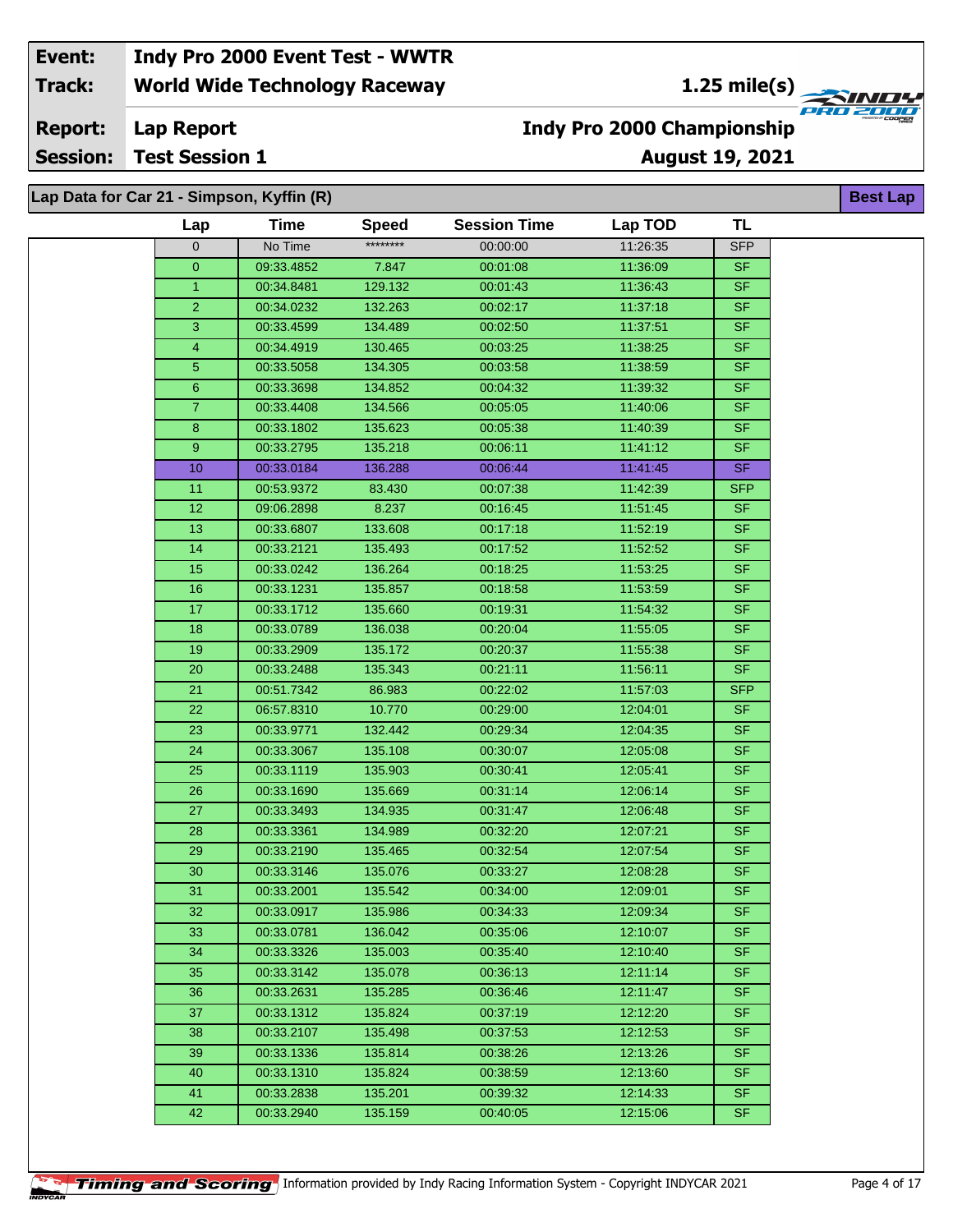**1.25 mile(s)**<br>
FRU 2004

**Lap Report Report:**

**Session: Test Session 1**

### **Indy Pro 2000 Championship**

**August 19, 2021**

**Best Lap**

### **Lap Data for Car 22 - Sulaiman, Manuel**

| Lap              | Time       | <b>Speed</b> | <b>Session Time</b> | Lap TOD  | TL         |
|------------------|------------|--------------|---------------------|----------|------------|
| $\overline{0}$   | No Time    | ********     | 00:00:00            | 11:26:32 | <b>SFP</b> |
| 0                | 09:41.4741 | 7.739        | 00:01:13            | 11:36:14 | <b>SF</b>  |
| $\mathbf{1}$     | 00:35.3122 | 127.435      | 00:01:48            | 11:36:49 | <b>SF</b>  |
| $\overline{2}$   | 00:34.5470 | 130.257      | 00:02:23            | 11:37:23 | <b>SF</b>  |
| $\overline{3}$   | 00:34.0734 | 132.068      | 00:02:57            | 11:37:58 | <b>SF</b>  |
| 4                | 00:33.7264 | 133.427      | 00:03:30            | 11:38:31 | <b>SF</b>  |
| 5                | 00:33.8567 | 132.913      | 00:04:04            | 11:39:05 | <b>SF</b>  |
| $6\phantom{a}$   | 00:34.1493 | 131.774      | 00:04:38            | 11:39:39 | <b>SF</b>  |
| $\overline{7}$   | 00:33.4897 | 134.370      | 00:05:12            | 11:40:13 | <b>SF</b>  |
| $\bf 8$          | 00:33.4362 | 134.585      | 00:05:45            | 11:40:46 | <b>SF</b>  |
| $\boldsymbol{9}$ | 00:33.3479 | 134.941      | 00:06:19            | 11:41:20 | <b>SF</b>  |
| 10               | 00:33.2428 | 135.368      | 00:06:52            | 11:41:53 | <b>SF</b>  |
| 11               | 00:54.9167 | 81.942       | 00:07:47            | 11:42:48 | <b>SFP</b> |
| 12               | 10:30.6991 | 7.135        | 00:18:18            | 11:53:18 | <b>SF</b>  |
| 13               | 00:33.6228 | 133.838      | 00:18:51            | 11:53:52 | <b>SF</b>  |
| 14               | 00:33.1494 | 135.749      | 00:19:24            | 11:54:25 | <b>SF</b>  |
| 15               | 00:32.8418 | 137.021      | 00:19:57            | 11:54:58 | <b>SF</b>  |
| 16               | 00:32.7346 | 137.469      | 00:20:30            | 11:55:31 | <b>SF</b>  |
| 17               | 00:32.8595 | 136.947      | 00:21:03            | 11:56:04 | <b>SF</b>  |
| 18               | 00:32.8540 | 136.970      | 00:21:36            | 11:56:36 | <b>SF</b>  |
| 19               | 00:32.8926 | 136.809      | 00:22:09            | 11:57:09 | <b>SF</b>  |
| 20               | 00:32.9461 | 136.587      | 00:22:42            | 11:57:42 | <b>SF</b>  |
| 21               | 00:52.7184 | 85.359       | 00:23:34            | 11:58:35 | <b>SFP</b> |
| 22               | 06:43.5051 | 11.152       | 00:30:18            | 12:05:19 | <b>SF</b>  |
| 23               | 00:33.2475 | 135.349      | 00:30:51            | 12:05:52 | <b>SF</b>  |
| 24               | 00:33.0626 | 136.105      | 00:31:24            | 12:06:25 | <b>SF</b>  |
| 25               | 00:33.0247 | 136.262      | 00:31:57            | 12:06:58 | <b>SF</b>  |
| 26               | 00:33.0113 | 136.317      | 00:32:30            | 12:07:31 | <b>SF</b>  |
| 27               | 00:33.5700 | 134.048      | 00:33:04            | 12:08:04 | <b>SF</b>  |
| 28               | 00:54.0529 | 83.252       | 00:33:58            | 12:08:58 | <b>SFP</b> |
| 29               | 02:09.2633 | 34.813       | 00:36:07            | 12:11:08 | <b>SF</b>  |
| 30               | 00:33.2837 | 135.201      | 00:36:40            | 12:11:41 | <b>SF</b>  |
| 31               | 00:32.9487 | 136.576      | 00:37:13            | 12:12:14 | <b>SF</b>  |
| 32               | 00:32.9967 | 136.377      | 00:37:46            | 12:12:47 | <b>SF</b>  |
| 33               | 00:33.0113 | 136.317      | 00:38:19            | 12:13:20 | <b>SF</b>  |
| 34               | 00:33.0355 | 136.217      | 00:38:52            | 12:13:53 | <b>SF</b>  |
| 35               | 00:32.9901 | 136.405      | 00:39:25            | 12:14:26 | <b>SF</b>  |
| 36               | 00:32.8881 | 136.828      | 00:39:58            | 12:14:59 | <b>SF</b>  |
| 37               | 00:32.8345 | 137.051      | 00:40:31            | 12:15:32 | <b>SF</b>  |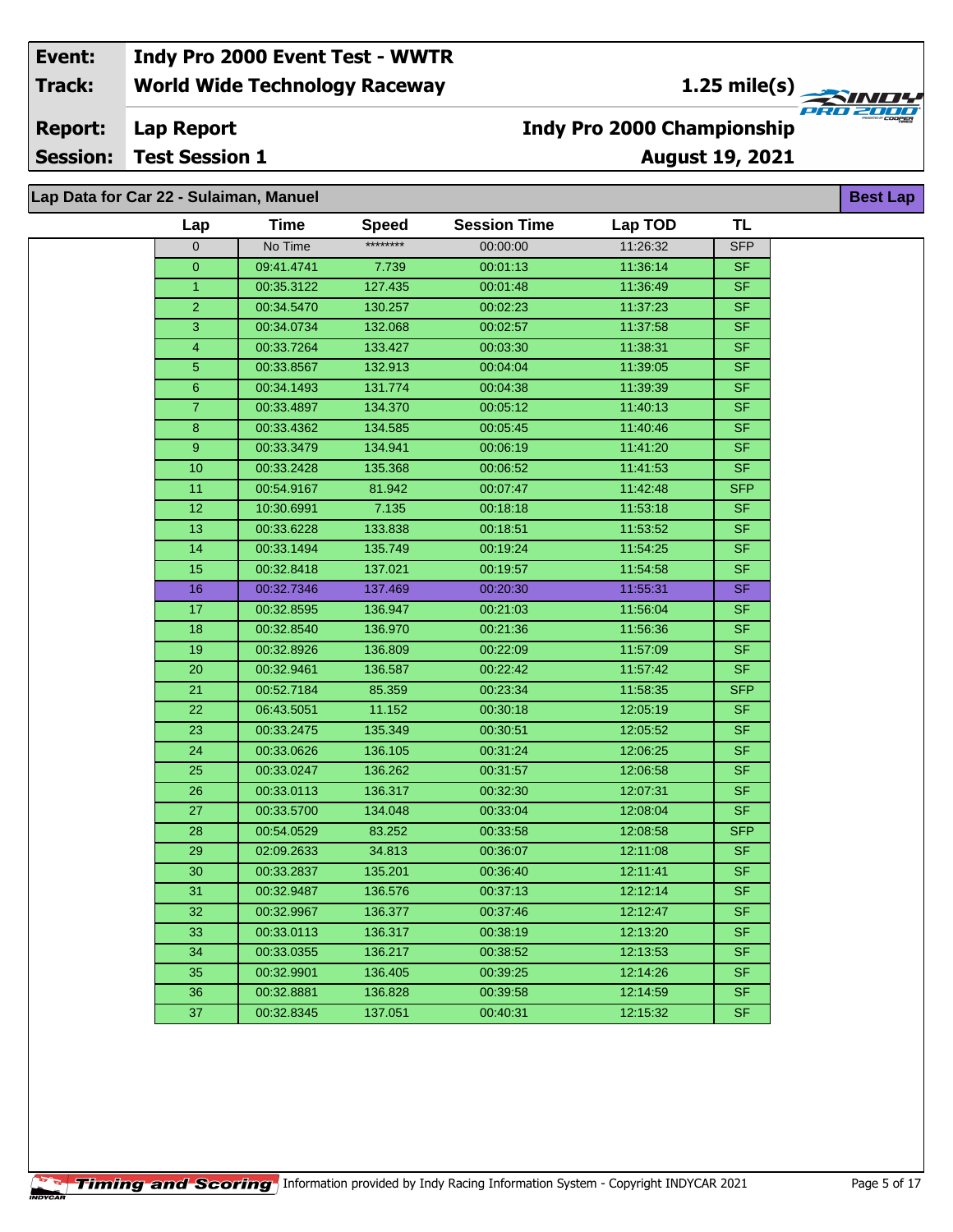**1.25 mile(s)**<br>
FRU 2004

#### **Lap Report Report:**

**Session: Test Session 1**

### **August 19, 2021 Indy Pro 2000 Championship**

**Best Lap**

**Lap Data for Car 3 - Roe, James (R)**

| ********<br>11:26:25<br>$\mathbf 0$<br>No Time<br>00:00:00<br><b>SFP</b><br>7.854<br>$\pmb{0}$<br>09:32.9240<br>00:00:57<br>11:35:58<br><b>SF</b><br>77.992<br>00:01:55<br>$\mathbf{1}$<br>00:57.6979<br>11:36:56<br><b>SFP</b><br>$\overline{2}$<br>30.296<br>00:04:24<br>11:39:24<br><b>SF</b><br>02:28.5332<br>3<br>132.603<br><b>SF</b><br>00:04:57<br>11:39:58<br>00:33.9358<br><b>SF</b><br>4<br>00:33.5637<br>134.073<br>00:05:31<br>11:40:32<br>$\overline{5}$<br>133.543<br><b>SF</b><br>00:33.6971<br>00:06:05<br>11:41:06<br>6<br>133.969<br>11:41:39<br><b>SF</b><br>00:33.5898<br>00:06:38<br>$\overline{7}$<br>136.078<br>00:07:11<br>11:42:12<br>00:33.0693<br><b>SF</b><br>$\bf8$<br>129.172<br><b>SF</b><br>00:34.8374<br>00:07:46<br>11:42:47<br><b>SF</b><br>9<br>123.518<br>00:08:23<br>00:36.4318<br>11:43:23<br>10<br>133.528<br>00:08:56<br>11:43:57<br><b>SF</b><br>00:33.7009<br>11<br>135.559<br>00:09:30<br>11:44:30<br><b>SF</b><br>00:33.1960<br>$\overline{12}$<br>136.029<br>00:10:03<br>11:45:03<br><b>SF</b><br>00:33.0811<br>13<br>00:53.5567<br>84.023<br>00:10:56<br>11:45:57<br><b>SFP</b><br>14<br>17.047<br><b>SF</b><br>00:15:20<br>11:50:21<br>04:23.9806<br>15<br>135.120<br><b>SF</b><br>00:33.3037<br>00:15:53<br>11:50:54<br><b>SF</b><br>16<br>00:33.0711<br>136.070<br>00:16:27<br>11:51:27<br>17<br><b>SF</b><br>135.229<br>00:16:60<br>00:33.2770<br>11:52:01<br>18<br>136.298<br>00:17:33<br>11:52:34<br><b>SF</b><br>00:33.0158<br>19<br>00:33.0436<br>136.184<br>00:18:06<br>11:53:07<br><b>SF</b><br>136.855<br><b>SF</b><br>20<br>00:32.8816<br>00:18:39<br>11:53:40<br>$\overline{21}$<br><b>SF</b><br>00:32.8424<br>137.018<br>00:19:12<br>11:54:12<br>22<br>84.997<br><b>SFP</b><br>00:52.9430<br>00:20:05<br>11:55:05<br>23<br>00:23:03<br><b>SF</b><br>02:58.8665<br>25.158<br>11:58:04<br>24<br>00:32.8320<br>137.061<br>00:23:36<br>11:58:37<br><b>SF</b><br>25<br>00:32.4152<br>138.824<br>00:24:09<br>11:59:09<br>SF<br>$\overline{26}$<br><b>SF</b><br>00:32.8642<br>136.927<br>00:24:42<br>11:59:42<br><b>SFP</b><br>27<br>88.815<br>00:25:32<br>12:00:33<br>00:50.6673<br>10.704<br>00:32:33<br><b>SF</b><br>28<br>07:00.3847<br>12:07:33<br>29<br><b>SF</b><br>135.365<br>00:33:06<br>00:33.2434<br>12:08:07<br>30<br>136.483<br><b>SF</b><br>00:32.9712<br>00:33:39<br>12:08:40<br>31<br>136.800<br><b>SF</b><br>00:32.8947<br>00:34:12<br>12:09:12<br>32<br>00:33.0328<br>136.228<br>00:34:45<br>12:09:46<br><b>SF</b><br><b>SF</b><br>12:10:18<br>33<br>00:32.9256<br>136.672<br>00:35:18<br><b>SFP</b><br>12:11:12<br>34<br>00:53.1375<br>84.686<br>00:36:11<br><b>SF</b><br>35<br>01:59.0712<br>37.793<br>00:38:10<br>12:13:11<br><b>SF</b><br>36<br>00:32.7838<br>137.263<br>00:38:43<br>12:13:43<br>37<br>137.419<br>12:14:16<br><b>SF</b><br>00:32.7465<br>00:39:15<br>38<br>00:32.6584<br>137.790<br>00:39:48<br>12:14:49<br><b>SF</b><br>138.052<br><b>SF</b><br>39<br>00:40:21<br>12:15:21<br>00:32.5965 | Lap | <b>Time</b> | <b>Speed</b> | <b>Session Time</b> | Lap TOD | <b>TL</b> |
|----------------------------------------------------------------------------------------------------------------------------------------------------------------------------------------------------------------------------------------------------------------------------------------------------------------------------------------------------------------------------------------------------------------------------------------------------------------------------------------------------------------------------------------------------------------------------------------------------------------------------------------------------------------------------------------------------------------------------------------------------------------------------------------------------------------------------------------------------------------------------------------------------------------------------------------------------------------------------------------------------------------------------------------------------------------------------------------------------------------------------------------------------------------------------------------------------------------------------------------------------------------------------------------------------------------------------------------------------------------------------------------------------------------------------------------------------------------------------------------------------------------------------------------------------------------------------------------------------------------------------------------------------------------------------------------------------------------------------------------------------------------------------------------------------------------------------------------------------------------------------------------------------------------------------------------------------------------------------------------------------------------------------------------------------------------------------------------------------------------------------------------------------------------------------------------------------------------------------------------------------------------------------------------------------------------------------------------------------------------------------------------------------------------------------------------------------------------------------------------------------------------------------------------------------------------------------------------------------------------------------------------------------------------------------------------------------------------------------------------------------------------------------------------------------------------------------------------------------------------------------------------------------------------------------------------------------------------------------------------|-----|-------------|--------------|---------------------|---------|-----------|
|                                                                                                                                                                                                                                                                                                                                                                                                                                                                                                                                                                                                                                                                                                                                                                                                                                                                                                                                                                                                                                                                                                                                                                                                                                                                                                                                                                                                                                                                                                                                                                                                                                                                                                                                                                                                                                                                                                                                                                                                                                                                                                                                                                                                                                                                                                                                                                                                                                                                                                                                                                                                                                                                                                                                                                                                                                                                                                                                                                                        |     |             |              |                     |         |           |
|                                                                                                                                                                                                                                                                                                                                                                                                                                                                                                                                                                                                                                                                                                                                                                                                                                                                                                                                                                                                                                                                                                                                                                                                                                                                                                                                                                                                                                                                                                                                                                                                                                                                                                                                                                                                                                                                                                                                                                                                                                                                                                                                                                                                                                                                                                                                                                                                                                                                                                                                                                                                                                                                                                                                                                                                                                                                                                                                                                                        |     |             |              |                     |         |           |
|                                                                                                                                                                                                                                                                                                                                                                                                                                                                                                                                                                                                                                                                                                                                                                                                                                                                                                                                                                                                                                                                                                                                                                                                                                                                                                                                                                                                                                                                                                                                                                                                                                                                                                                                                                                                                                                                                                                                                                                                                                                                                                                                                                                                                                                                                                                                                                                                                                                                                                                                                                                                                                                                                                                                                                                                                                                                                                                                                                                        |     |             |              |                     |         |           |
|                                                                                                                                                                                                                                                                                                                                                                                                                                                                                                                                                                                                                                                                                                                                                                                                                                                                                                                                                                                                                                                                                                                                                                                                                                                                                                                                                                                                                                                                                                                                                                                                                                                                                                                                                                                                                                                                                                                                                                                                                                                                                                                                                                                                                                                                                                                                                                                                                                                                                                                                                                                                                                                                                                                                                                                                                                                                                                                                                                                        |     |             |              |                     |         |           |
|                                                                                                                                                                                                                                                                                                                                                                                                                                                                                                                                                                                                                                                                                                                                                                                                                                                                                                                                                                                                                                                                                                                                                                                                                                                                                                                                                                                                                                                                                                                                                                                                                                                                                                                                                                                                                                                                                                                                                                                                                                                                                                                                                                                                                                                                                                                                                                                                                                                                                                                                                                                                                                                                                                                                                                                                                                                                                                                                                                                        |     |             |              |                     |         |           |
|                                                                                                                                                                                                                                                                                                                                                                                                                                                                                                                                                                                                                                                                                                                                                                                                                                                                                                                                                                                                                                                                                                                                                                                                                                                                                                                                                                                                                                                                                                                                                                                                                                                                                                                                                                                                                                                                                                                                                                                                                                                                                                                                                                                                                                                                                                                                                                                                                                                                                                                                                                                                                                                                                                                                                                                                                                                                                                                                                                                        |     |             |              |                     |         |           |
|                                                                                                                                                                                                                                                                                                                                                                                                                                                                                                                                                                                                                                                                                                                                                                                                                                                                                                                                                                                                                                                                                                                                                                                                                                                                                                                                                                                                                                                                                                                                                                                                                                                                                                                                                                                                                                                                                                                                                                                                                                                                                                                                                                                                                                                                                                                                                                                                                                                                                                                                                                                                                                                                                                                                                                                                                                                                                                                                                                                        |     |             |              |                     |         |           |
|                                                                                                                                                                                                                                                                                                                                                                                                                                                                                                                                                                                                                                                                                                                                                                                                                                                                                                                                                                                                                                                                                                                                                                                                                                                                                                                                                                                                                                                                                                                                                                                                                                                                                                                                                                                                                                                                                                                                                                                                                                                                                                                                                                                                                                                                                                                                                                                                                                                                                                                                                                                                                                                                                                                                                                                                                                                                                                                                                                                        |     |             |              |                     |         |           |
|                                                                                                                                                                                                                                                                                                                                                                                                                                                                                                                                                                                                                                                                                                                                                                                                                                                                                                                                                                                                                                                                                                                                                                                                                                                                                                                                                                                                                                                                                                                                                                                                                                                                                                                                                                                                                                                                                                                                                                                                                                                                                                                                                                                                                                                                                                                                                                                                                                                                                                                                                                                                                                                                                                                                                                                                                                                                                                                                                                                        |     |             |              |                     |         |           |
|                                                                                                                                                                                                                                                                                                                                                                                                                                                                                                                                                                                                                                                                                                                                                                                                                                                                                                                                                                                                                                                                                                                                                                                                                                                                                                                                                                                                                                                                                                                                                                                                                                                                                                                                                                                                                                                                                                                                                                                                                                                                                                                                                                                                                                                                                                                                                                                                                                                                                                                                                                                                                                                                                                                                                                                                                                                                                                                                                                                        |     |             |              |                     |         |           |
|                                                                                                                                                                                                                                                                                                                                                                                                                                                                                                                                                                                                                                                                                                                                                                                                                                                                                                                                                                                                                                                                                                                                                                                                                                                                                                                                                                                                                                                                                                                                                                                                                                                                                                                                                                                                                                                                                                                                                                                                                                                                                                                                                                                                                                                                                                                                                                                                                                                                                                                                                                                                                                                                                                                                                                                                                                                                                                                                                                                        |     |             |              |                     |         |           |
|                                                                                                                                                                                                                                                                                                                                                                                                                                                                                                                                                                                                                                                                                                                                                                                                                                                                                                                                                                                                                                                                                                                                                                                                                                                                                                                                                                                                                                                                                                                                                                                                                                                                                                                                                                                                                                                                                                                                                                                                                                                                                                                                                                                                                                                                                                                                                                                                                                                                                                                                                                                                                                                                                                                                                                                                                                                                                                                                                                                        |     |             |              |                     |         |           |
|                                                                                                                                                                                                                                                                                                                                                                                                                                                                                                                                                                                                                                                                                                                                                                                                                                                                                                                                                                                                                                                                                                                                                                                                                                                                                                                                                                                                                                                                                                                                                                                                                                                                                                                                                                                                                                                                                                                                                                                                                                                                                                                                                                                                                                                                                                                                                                                                                                                                                                                                                                                                                                                                                                                                                                                                                                                                                                                                                                                        |     |             |              |                     |         |           |
|                                                                                                                                                                                                                                                                                                                                                                                                                                                                                                                                                                                                                                                                                                                                                                                                                                                                                                                                                                                                                                                                                                                                                                                                                                                                                                                                                                                                                                                                                                                                                                                                                                                                                                                                                                                                                                                                                                                                                                                                                                                                                                                                                                                                                                                                                                                                                                                                                                                                                                                                                                                                                                                                                                                                                                                                                                                                                                                                                                                        |     |             |              |                     |         |           |
|                                                                                                                                                                                                                                                                                                                                                                                                                                                                                                                                                                                                                                                                                                                                                                                                                                                                                                                                                                                                                                                                                                                                                                                                                                                                                                                                                                                                                                                                                                                                                                                                                                                                                                                                                                                                                                                                                                                                                                                                                                                                                                                                                                                                                                                                                                                                                                                                                                                                                                                                                                                                                                                                                                                                                                                                                                                                                                                                                                                        |     |             |              |                     |         |           |
|                                                                                                                                                                                                                                                                                                                                                                                                                                                                                                                                                                                                                                                                                                                                                                                                                                                                                                                                                                                                                                                                                                                                                                                                                                                                                                                                                                                                                                                                                                                                                                                                                                                                                                                                                                                                                                                                                                                                                                                                                                                                                                                                                                                                                                                                                                                                                                                                                                                                                                                                                                                                                                                                                                                                                                                                                                                                                                                                                                                        |     |             |              |                     |         |           |
|                                                                                                                                                                                                                                                                                                                                                                                                                                                                                                                                                                                                                                                                                                                                                                                                                                                                                                                                                                                                                                                                                                                                                                                                                                                                                                                                                                                                                                                                                                                                                                                                                                                                                                                                                                                                                                                                                                                                                                                                                                                                                                                                                                                                                                                                                                                                                                                                                                                                                                                                                                                                                                                                                                                                                                                                                                                                                                                                                                                        |     |             |              |                     |         |           |
|                                                                                                                                                                                                                                                                                                                                                                                                                                                                                                                                                                                                                                                                                                                                                                                                                                                                                                                                                                                                                                                                                                                                                                                                                                                                                                                                                                                                                                                                                                                                                                                                                                                                                                                                                                                                                                                                                                                                                                                                                                                                                                                                                                                                                                                                                                                                                                                                                                                                                                                                                                                                                                                                                                                                                                                                                                                                                                                                                                                        |     |             |              |                     |         |           |
|                                                                                                                                                                                                                                                                                                                                                                                                                                                                                                                                                                                                                                                                                                                                                                                                                                                                                                                                                                                                                                                                                                                                                                                                                                                                                                                                                                                                                                                                                                                                                                                                                                                                                                                                                                                                                                                                                                                                                                                                                                                                                                                                                                                                                                                                                                                                                                                                                                                                                                                                                                                                                                                                                                                                                                                                                                                                                                                                                                                        |     |             |              |                     |         |           |
|                                                                                                                                                                                                                                                                                                                                                                                                                                                                                                                                                                                                                                                                                                                                                                                                                                                                                                                                                                                                                                                                                                                                                                                                                                                                                                                                                                                                                                                                                                                                                                                                                                                                                                                                                                                                                                                                                                                                                                                                                                                                                                                                                                                                                                                                                                                                                                                                                                                                                                                                                                                                                                                                                                                                                                                                                                                                                                                                                                                        |     |             |              |                     |         |           |
|                                                                                                                                                                                                                                                                                                                                                                                                                                                                                                                                                                                                                                                                                                                                                                                                                                                                                                                                                                                                                                                                                                                                                                                                                                                                                                                                                                                                                                                                                                                                                                                                                                                                                                                                                                                                                                                                                                                                                                                                                                                                                                                                                                                                                                                                                                                                                                                                                                                                                                                                                                                                                                                                                                                                                                                                                                                                                                                                                                                        |     |             |              |                     |         |           |
|                                                                                                                                                                                                                                                                                                                                                                                                                                                                                                                                                                                                                                                                                                                                                                                                                                                                                                                                                                                                                                                                                                                                                                                                                                                                                                                                                                                                                                                                                                                                                                                                                                                                                                                                                                                                                                                                                                                                                                                                                                                                                                                                                                                                                                                                                                                                                                                                                                                                                                                                                                                                                                                                                                                                                                                                                                                                                                                                                                                        |     |             |              |                     |         |           |
|                                                                                                                                                                                                                                                                                                                                                                                                                                                                                                                                                                                                                                                                                                                                                                                                                                                                                                                                                                                                                                                                                                                                                                                                                                                                                                                                                                                                                                                                                                                                                                                                                                                                                                                                                                                                                                                                                                                                                                                                                                                                                                                                                                                                                                                                                                                                                                                                                                                                                                                                                                                                                                                                                                                                                                                                                                                                                                                                                                                        |     |             |              |                     |         |           |
|                                                                                                                                                                                                                                                                                                                                                                                                                                                                                                                                                                                                                                                                                                                                                                                                                                                                                                                                                                                                                                                                                                                                                                                                                                                                                                                                                                                                                                                                                                                                                                                                                                                                                                                                                                                                                                                                                                                                                                                                                                                                                                                                                                                                                                                                                                                                                                                                                                                                                                                                                                                                                                                                                                                                                                                                                                                                                                                                                                                        |     |             |              |                     |         |           |
|                                                                                                                                                                                                                                                                                                                                                                                                                                                                                                                                                                                                                                                                                                                                                                                                                                                                                                                                                                                                                                                                                                                                                                                                                                                                                                                                                                                                                                                                                                                                                                                                                                                                                                                                                                                                                                                                                                                                                                                                                                                                                                                                                                                                                                                                                                                                                                                                                                                                                                                                                                                                                                                                                                                                                                                                                                                                                                                                                                                        |     |             |              |                     |         |           |
|                                                                                                                                                                                                                                                                                                                                                                                                                                                                                                                                                                                                                                                                                                                                                                                                                                                                                                                                                                                                                                                                                                                                                                                                                                                                                                                                                                                                                                                                                                                                                                                                                                                                                                                                                                                                                                                                                                                                                                                                                                                                                                                                                                                                                                                                                                                                                                                                                                                                                                                                                                                                                                                                                                                                                                                                                                                                                                                                                                                        |     |             |              |                     |         |           |
|                                                                                                                                                                                                                                                                                                                                                                                                                                                                                                                                                                                                                                                                                                                                                                                                                                                                                                                                                                                                                                                                                                                                                                                                                                                                                                                                                                                                                                                                                                                                                                                                                                                                                                                                                                                                                                                                                                                                                                                                                                                                                                                                                                                                                                                                                                                                                                                                                                                                                                                                                                                                                                                                                                                                                                                                                                                                                                                                                                                        |     |             |              |                     |         |           |
|                                                                                                                                                                                                                                                                                                                                                                                                                                                                                                                                                                                                                                                                                                                                                                                                                                                                                                                                                                                                                                                                                                                                                                                                                                                                                                                                                                                                                                                                                                                                                                                                                                                                                                                                                                                                                                                                                                                                                                                                                                                                                                                                                                                                                                                                                                                                                                                                                                                                                                                                                                                                                                                                                                                                                                                                                                                                                                                                                                                        |     |             |              |                     |         |           |
|                                                                                                                                                                                                                                                                                                                                                                                                                                                                                                                                                                                                                                                                                                                                                                                                                                                                                                                                                                                                                                                                                                                                                                                                                                                                                                                                                                                                                                                                                                                                                                                                                                                                                                                                                                                                                                                                                                                                                                                                                                                                                                                                                                                                                                                                                                                                                                                                                                                                                                                                                                                                                                                                                                                                                                                                                                                                                                                                                                                        |     |             |              |                     |         |           |
|                                                                                                                                                                                                                                                                                                                                                                                                                                                                                                                                                                                                                                                                                                                                                                                                                                                                                                                                                                                                                                                                                                                                                                                                                                                                                                                                                                                                                                                                                                                                                                                                                                                                                                                                                                                                                                                                                                                                                                                                                                                                                                                                                                                                                                                                                                                                                                                                                                                                                                                                                                                                                                                                                                                                                                                                                                                                                                                                                                                        |     |             |              |                     |         |           |
|                                                                                                                                                                                                                                                                                                                                                                                                                                                                                                                                                                                                                                                                                                                                                                                                                                                                                                                                                                                                                                                                                                                                                                                                                                                                                                                                                                                                                                                                                                                                                                                                                                                                                                                                                                                                                                                                                                                                                                                                                                                                                                                                                                                                                                                                                                                                                                                                                                                                                                                                                                                                                                                                                                                                                                                                                                                                                                                                                                                        |     |             |              |                     |         |           |
|                                                                                                                                                                                                                                                                                                                                                                                                                                                                                                                                                                                                                                                                                                                                                                                                                                                                                                                                                                                                                                                                                                                                                                                                                                                                                                                                                                                                                                                                                                                                                                                                                                                                                                                                                                                                                                                                                                                                                                                                                                                                                                                                                                                                                                                                                                                                                                                                                                                                                                                                                                                                                                                                                                                                                                                                                                                                                                                                                                                        |     |             |              |                     |         |           |
|                                                                                                                                                                                                                                                                                                                                                                                                                                                                                                                                                                                                                                                                                                                                                                                                                                                                                                                                                                                                                                                                                                                                                                                                                                                                                                                                                                                                                                                                                                                                                                                                                                                                                                                                                                                                                                                                                                                                                                                                                                                                                                                                                                                                                                                                                                                                                                                                                                                                                                                                                                                                                                                                                                                                                                                                                                                                                                                                                                                        |     |             |              |                     |         |           |
|                                                                                                                                                                                                                                                                                                                                                                                                                                                                                                                                                                                                                                                                                                                                                                                                                                                                                                                                                                                                                                                                                                                                                                                                                                                                                                                                                                                                                                                                                                                                                                                                                                                                                                                                                                                                                                                                                                                                                                                                                                                                                                                                                                                                                                                                                                                                                                                                                                                                                                                                                                                                                                                                                                                                                                                                                                                                                                                                                                                        |     |             |              |                     |         |           |
|                                                                                                                                                                                                                                                                                                                                                                                                                                                                                                                                                                                                                                                                                                                                                                                                                                                                                                                                                                                                                                                                                                                                                                                                                                                                                                                                                                                                                                                                                                                                                                                                                                                                                                                                                                                                                                                                                                                                                                                                                                                                                                                                                                                                                                                                                                                                                                                                                                                                                                                                                                                                                                                                                                                                                                                                                                                                                                                                                                                        |     |             |              |                     |         |           |
|                                                                                                                                                                                                                                                                                                                                                                                                                                                                                                                                                                                                                                                                                                                                                                                                                                                                                                                                                                                                                                                                                                                                                                                                                                                                                                                                                                                                                                                                                                                                                                                                                                                                                                                                                                                                                                                                                                                                                                                                                                                                                                                                                                                                                                                                                                                                                                                                                                                                                                                                                                                                                                                                                                                                                                                                                                                                                                                                                                                        |     |             |              |                     |         |           |
|                                                                                                                                                                                                                                                                                                                                                                                                                                                                                                                                                                                                                                                                                                                                                                                                                                                                                                                                                                                                                                                                                                                                                                                                                                                                                                                                                                                                                                                                                                                                                                                                                                                                                                                                                                                                                                                                                                                                                                                                                                                                                                                                                                                                                                                                                                                                                                                                                                                                                                                                                                                                                                                                                                                                                                                                                                                                                                                                                                                        |     |             |              |                     |         |           |
|                                                                                                                                                                                                                                                                                                                                                                                                                                                                                                                                                                                                                                                                                                                                                                                                                                                                                                                                                                                                                                                                                                                                                                                                                                                                                                                                                                                                                                                                                                                                                                                                                                                                                                                                                                                                                                                                                                                                                                                                                                                                                                                                                                                                                                                                                                                                                                                                                                                                                                                                                                                                                                                                                                                                                                                                                                                                                                                                                                                        |     |             |              |                     |         |           |
|                                                                                                                                                                                                                                                                                                                                                                                                                                                                                                                                                                                                                                                                                                                                                                                                                                                                                                                                                                                                                                                                                                                                                                                                                                                                                                                                                                                                                                                                                                                                                                                                                                                                                                                                                                                                                                                                                                                                                                                                                                                                                                                                                                                                                                                                                                                                                                                                                                                                                                                                                                                                                                                                                                                                                                                                                                                                                                                                                                                        |     |             |              |                     |         |           |
|                                                                                                                                                                                                                                                                                                                                                                                                                                                                                                                                                                                                                                                                                                                                                                                                                                                                                                                                                                                                                                                                                                                                                                                                                                                                                                                                                                                                                                                                                                                                                                                                                                                                                                                                                                                                                                                                                                                                                                                                                                                                                                                                                                                                                                                                                                                                                                                                                                                                                                                                                                                                                                                                                                                                                                                                                                                                                                                                                                                        |     |             |              |                     |         |           |
|                                                                                                                                                                                                                                                                                                                                                                                                                                                                                                                                                                                                                                                                                                                                                                                                                                                                                                                                                                                                                                                                                                                                                                                                                                                                                                                                                                                                                                                                                                                                                                                                                                                                                                                                                                                                                                                                                                                                                                                                                                                                                                                                                                                                                                                                                                                                                                                                                                                                                                                                                                                                                                                                                                                                                                                                                                                                                                                                                                                        |     |             |              |                     |         |           |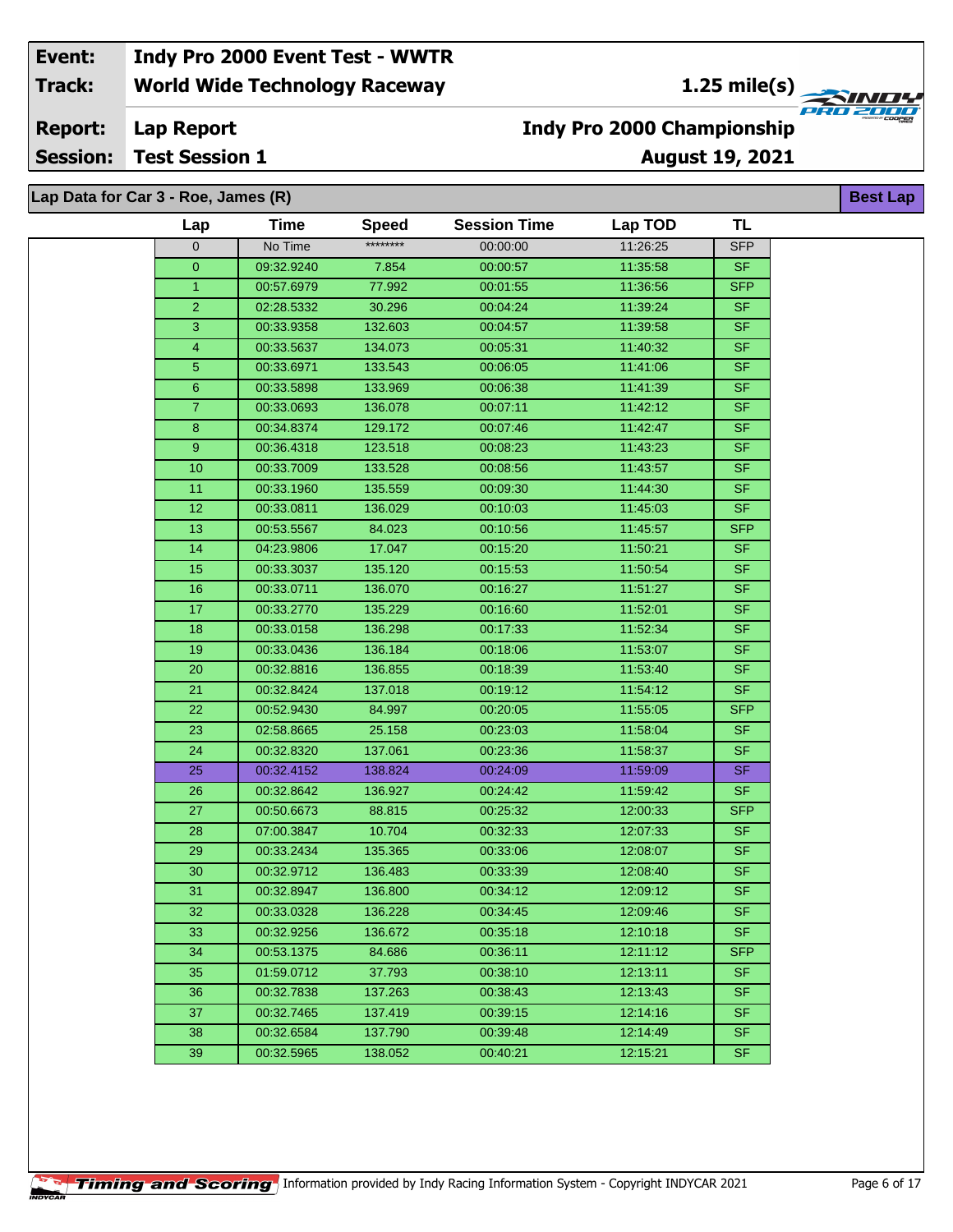**August 19, 2021**

**Report:**

**Session: Test Session 1**

## **Indy Pro 2000 Championship**

**b** 

| Lap Data for Car 40 - Miller, Jack William (R)<br><b>Best La</b> |             |              |                     |          |            |  |  |  |
|------------------------------------------------------------------|-------------|--------------|---------------------|----------|------------|--|--|--|
| Lap                                                              | <b>Time</b> | <b>Speed</b> | <b>Session Time</b> | Lap TOD  | <b>TL</b>  |  |  |  |
| $\mathbf 0$                                                      | No Time     | ********     | 00:00:00            | 11:26:05 | <b>SFP</b> |  |  |  |
| $\overline{0}$                                                   | 09:48.7516  | 7.643        | 00:00:53            | 11:35:54 | <b>SF</b>  |  |  |  |
| $\mathbf{1}$                                                     | 00:34.2039  | 131.564      | 00:01:27            | 11:36:28 | <b>SF</b>  |  |  |  |
| $\overline{2}$                                                   | 00:52.0520  | 86.452       | 00:02:19            | 11:37:20 | <b>SFP</b> |  |  |  |
| $\overline{3}$                                                   | 01:18.6448  | 57.219       | 00:03:38            | 11:38:39 | SF         |  |  |  |
| $\overline{4}$                                                   | 00:33.3371  | 134.985      | 00:04:11            | 11:39:12 | <b>SF</b>  |  |  |  |
| $\overline{5}$                                                   | 00:33.1181  | 135.877      | 00:04:44            | 11:39:45 | SF.        |  |  |  |
| $6 \overline{6}$                                                 | 00:33.1673  | 135.676      | 00:05:18            | 11:40:18 | <b>SF</b>  |  |  |  |
| $\mathbf{7}$                                                     | 00:52.1927  | 86.219       | 00:06:10            | 11:41:10 | <b>SFP</b> |  |  |  |
| 8                                                                | 06:54.2845  | 10.862       | 00:13:04            | 11:48:05 | <b>SF</b>  |  |  |  |
| $9^{\circ}$                                                      | 00:33.0843  | 136.016      | 00:13:37            | 11:48:38 | <b>SF</b>  |  |  |  |
| $10$                                                             | 00:32.9668  | 136.501      | 00:14:10            | 11:49:11 | <b>SF</b>  |  |  |  |
| 11                                                               | 00:33.3315  | 135.007      | 00:14:43            | 11:49:44 | SF.        |  |  |  |
| $\overline{12}$                                                  | 00:33.1031  | 135.939      | 00:15:16            | 11:50:17 | SF         |  |  |  |
| 13                                                               | 00:32.9085  | 136.743      | 00:15:49            | 11:50:50 | <b>SF</b>  |  |  |  |
| 14                                                               | 00:55.3786  | 81.259       | 00:16:45            | 11:51:46 | <b>SFP</b> |  |  |  |
| 15                                                               | 04:29.4387  | 16.701       | 00:21:14            | 11:56:15 | SF         |  |  |  |
| 16                                                               | 00:33.0554  | 136.135      | 00:21:47            | 11:56:48 | <b>SF</b>  |  |  |  |
| 17                                                               | 00:32.8737  | 136.888      | 00:22:20            | 11:57:21 | <b>SF</b>  |  |  |  |
| 18                                                               | 00:33.0177  | 136.291      | 00:22:53            | 11:57:54 | <b>SF</b>  |  |  |  |
| 19                                                               | 00:34.2808  | 131.269      | 00:23:27            | 11:58:28 | <b>SF</b>  |  |  |  |
| 20                                                               | 00:32.7471  | 137.417      | 00:24:00            | 11:59:01 | <b>SF</b>  |  |  |  |
| 21                                                               | 00:32.7701  | 137.320      | 00:24:33            | 11:59:34 | <b>SF</b>  |  |  |  |
| 22                                                               | 00:32.7515  | 137.398      | 00:25:06            | 12:00:06 | <b>SF</b>  |  |  |  |
| 23                                                               | 00:51.8533  | 86.783       | 00:25:58            | 12:00:58 | <b>SFP</b> |  |  |  |
| 24                                                               | 02:26.4591  | 30.725       | 00:28:24            | 12:03:25 | <b>SF</b>  |  |  |  |
| 25                                                               | 00:32.8535  | 136.972      | 00:28:57            | 12:03:58 | <b>SF</b>  |  |  |  |
| 26                                                               | 00:32.4182  | 138.811      | 00:29:29            | 12:04:30 | <b>SF</b>  |  |  |  |
| 27                                                               | 00:32.3937  | 138.916      | 00:30:02            | 12:05:02 | <b>SF</b>  |  |  |  |
| 28                                                               | 00:32.3798  | 138.976      | 00:30:34            | 12:05:35 | SF         |  |  |  |
| 29                                                               | 00:32.2726  | 139.437      | 00:31:06            | 12:06:07 | <b>SF</b>  |  |  |  |
| 30                                                               | 00:32.8162  | 137.127      | 00:31:39            | 12:06:40 | SF.        |  |  |  |
| 31                                                               | 00:33.0444  | 136.180      | 00:32:12            | 12:07:13 | <b>SF</b>  |  |  |  |
| 32                                                               | 00:33.4606  | 134.487      | 00:32:46            | 12:07:46 | <b>SF</b>  |  |  |  |
| 33                                                               | 00:33.9142  | 132.688      | 00:33:20            | 12:08:20 | <b>SF</b>  |  |  |  |
| 34                                                               | 00:33.1136  | 135.896      | 00:33:53            | 12:08:53 | <b>SF</b>  |  |  |  |
| 35                                                               | 00:33.2294  | 135.422      | 00:34:26            | 12:09:27 | <b>SF</b>  |  |  |  |
| 36                                                               | 00:53.0357  | 84.849       | 00:35:19            | 12:10:20 | SFP        |  |  |  |
| 37                                                               | 02:32.8970  | 29.432       | 00:37:52            | 12:12:53 | SF.        |  |  |  |
| 38                                                               | 00:32.5836  | 138.106      | 00:38:24            | 12:13:25 | SF.        |  |  |  |
| 39                                                               | 00:32.2118  | 139.700      | 00:38:57            | 12:13:57 | SF.        |  |  |  |
| 40                                                               | 00:32.4422  | 138.708      | 00:39:29            | 12:14:30 | <b>SF</b>  |  |  |  |
| 41                                                               | 00:32.4909  | 138.500      | 00:40:02            | 12:15:02 | <b>SF</b>  |  |  |  |
|                                                                  |             |              |                     |          |            |  |  |  |



**Lap Report**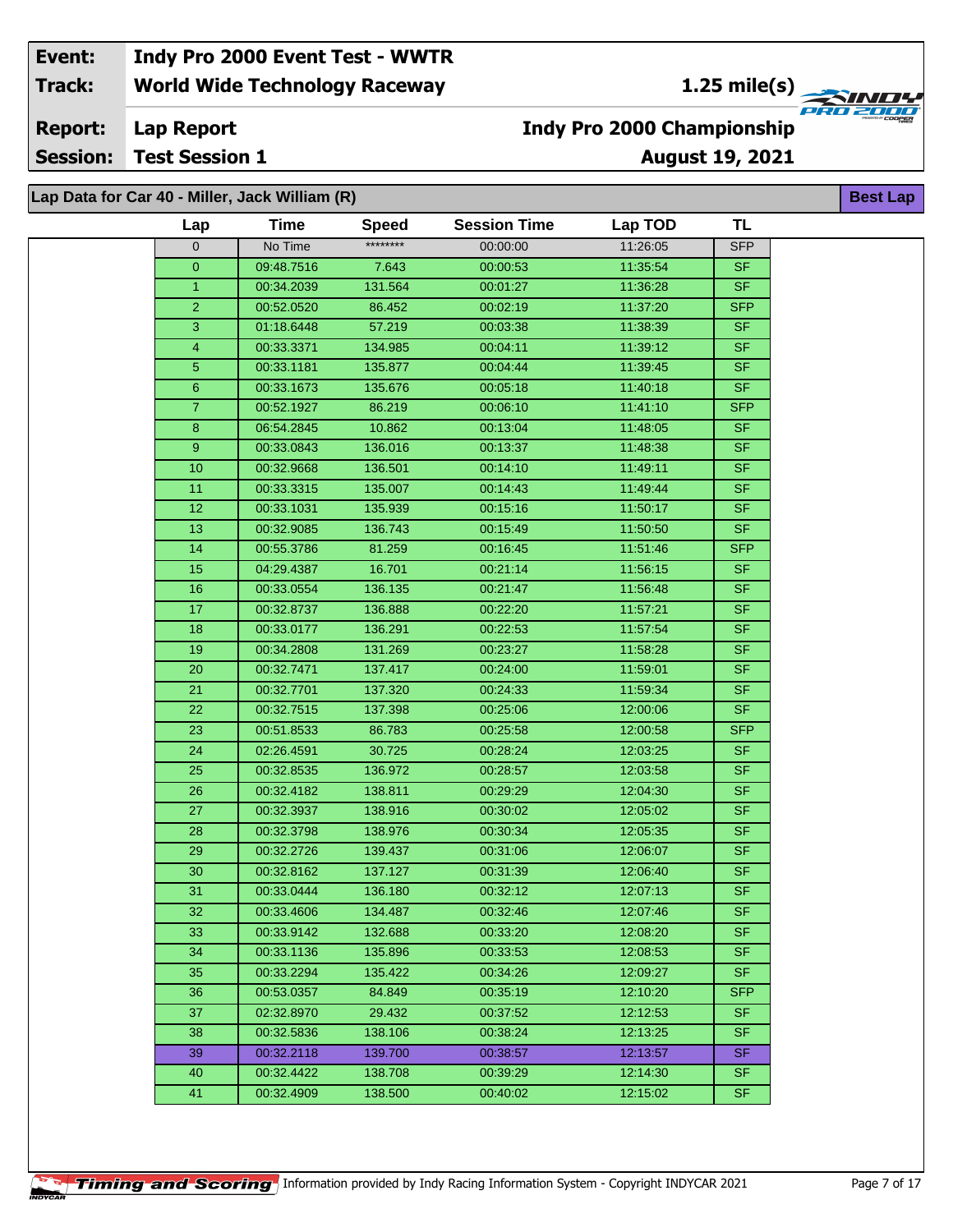**1.25 mile(s)**

**Lap Report Report:**

**Session: Test Session 1**

### **August 19, 2021 Indy Pro 2000 Championship**

**Best Lap**

**AND!** 

| ap Data for Car 42 - Petrov, Artem |                 |             |              |                     |          |            |  |  |
|------------------------------------|-----------------|-------------|--------------|---------------------|----------|------------|--|--|
|                                    | Lap             | <b>Time</b> | <b>Speed</b> | <b>Session Time</b> | Lap TOD  | <b>TL</b>  |  |  |
|                                    | $\mathbf 0$     | No Time     | ********     | 00:00:00            | 11:26:09 | <b>SFP</b> |  |  |
|                                    | $\mathbf{0}$    | 09:38.3354  | 7.781        | 00:00:47            | 11:35:47 | <b>SF</b>  |  |  |
|                                    | $\overline{1}$  | 00:57.3092  | 78.521       | 00:01:44            | 11:36:45 | <b>SFP</b> |  |  |
|                                    | $\overline{c}$  | 03:41.8390  | 20.285       | 00:05:26            | 11:40:26 | <b>SF</b>  |  |  |
|                                    | 3               | 00:35.7182  | 125.986      | 00:06:01            | 11:41:02 | <b>SF</b>  |  |  |
|                                    | 4               | 00:35.0000  | 128.571      | 00:06:36            | 11:41:37 | <b>SF</b>  |  |  |
|                                    | $\overline{5}$  | 00:34.4242  | 130.722      | 00:07:11            | 11:42:12 | <b>SF</b>  |  |  |
|                                    | 6               | 00:33.8097  | 133.098      | 00:07:45            | 11:42:45 | <b>SF</b>  |  |  |
|                                    | $\overline{7}$  | 00:33.5076  | 134.298      | 00:08:18            | 11:43:19 | <b>SF</b>  |  |  |
|                                    | $\bf8$          | 00:33.5172  | 134.259      | 00:08:52            | 11:43:52 | <b>SF</b>  |  |  |
|                                    | 9               | 00:33.3908  | 134.768      | 00:09:25            | 11:44:26 | <b>SF</b>  |  |  |
|                                    | 10              | 00:33.2495  | 135.340      | 00:09:58            | 11:44:59 | <b>SF</b>  |  |  |
|                                    | 11              | 00:52.8342  | 85.172       | 00:10:51            | 11:45:52 | <b>SFP</b> |  |  |
|                                    | $\overline{12}$ | 03:53.2259  | 19.295       | 00:14:44            | 11:49:45 | <b>SF</b>  |  |  |
|                                    | 13              | 00:33.5024  | 134.319      | 00:15:18            | 11:50:19 | <b>SF</b>  |  |  |
|                                    | 14              | 00:33.2356  | 135.397      | 00:15:51            | 11:50:52 | <b>SF</b>  |  |  |
|                                    | 15              | 00:33.2800  | 135.216      | 00:16:24            | 11:51:25 | <b>SF</b>  |  |  |
|                                    | 16              | 00:33.4986  | 134.334      | 00:16:58            | 11:51:59 | <b>SF</b>  |  |  |
|                                    | 17              | 00:33.1344  | 135.811      | 00:17:31            | 11:52:32 | <b>SF</b>  |  |  |
|                                    | 18              | 00:33.1445  | 135.769      | 00:18:04            | 11:53:05 | <b>SF</b>  |  |  |
|                                    | 19              | 00:32.9917  | 136.398      | 00:18:37            | 11:53:38 | <b>SF</b>  |  |  |
|                                    | 20              | 00:32.8202  | 137.111      | 00:19:10            | 11:54:11 | <b>SF</b>  |  |  |
|                                    | 21              | 00:32.8068  | 137.167      | 00:19:43            | 11:54:44 | <b>SF</b>  |  |  |
|                                    | 22              | 00:32.7044  | 137.596      | 00:20:15            | 11:55:16 | SF         |  |  |
|                                    | 23              | 00:32.6771  | 137.711      | 00:20:48            | 11:55:49 | <b>SF</b>  |  |  |
|                                    | 24              | 00:32.6065  | 138.009      | 00:21:21            | 11:56:22 | <b>SF</b>  |  |  |
|                                    | 25              | 00:32.5090  | 138.423      | 00:21:53            | 11:56:54 | <b>SF</b>  |  |  |
|                                    | 26              | 00:32.7426  | 137.436      | 00:22:26            | 11:57:27 | <b>SF</b>  |  |  |
|                                    | 27              | 00:32.7227  | 137.519      | 00:22:59            | 11:57:59 | <b>SF</b>  |  |  |
|                                    | 28              | 00:54.8199  | 82.087       | 00:23:54            | 11:58:54 | <b>SFP</b> |  |  |
|                                    | 29              | 04:57.4921  | 15.126       | 00:28:51            | 12:03:52 | <b>SF</b>  |  |  |
|                                    | 30              | 00:33.3304  | 135.012      | 00:29:24            | 12:04:25 | <b>SF</b>  |  |  |
|                                    | 31              | 00:32.9372  | 136.624      | 00:29:57            | 12:04:58 | SF.        |  |  |
|                                    | 32              | 00:32.8428  | 137.016      | 00:30:30            | 12:05:31 | <b>SF</b>  |  |  |
|                                    | 33              | 00:32.8666  | 136.917      | 00:31:03            | 12:06:04 | <b>SF</b>  |  |  |
|                                    | 34              | 00:32.6669  | 137.754      | 00:31:36            | 12:06:36 | <b>SF</b>  |  |  |
|                                    | 35              | 00:32.7580  | 137.371      | 00:32:08            | 12:07:09 | <b>SF</b>  |  |  |
|                                    | 36              | 00:32.8492  | 136.990      | 00:32:41            | 12:07:42 | <b>SF</b>  |  |  |
|                                    | 37              | 00:32.8877  | 136.829      | 00:33:14            | 12:08:15 | <b>SF</b>  |  |  |
|                                    | 38              | 00:32.8023  | 137.186      | 00:33:47            | 12:08:48 | <b>SF</b>  |  |  |
|                                    | 39              | 00:59.0005  | 76.271       | 00:34:46            | 12:09:47 | <b>SFP</b> |  |  |
|                                    | 40              | 03:03.2895  | 24.551       | 00:37:49            | 12:12:50 | <b>SF</b>  |  |  |
|                                    | 41              | 00:33.3218  | 135.047      | 00:38:23            | 12:13:23 | <b>SF</b>  |  |  |
|                                    | 42              | 00:32.9046  | 136.759      | 00:38:55            | 12:13:56 | <b>SF</b>  |  |  |
|                                    | 43              | 00:32.7725  | 137.310      | 00:39:28            | 12:14:29 | <b>SF</b>  |  |  |
|                                    | 44              | 00:32.6043  | 138.019      | 00:40:01            | 12:15:02 | SF         |  |  |
|                                    |                 |             |              |                     |          |            |  |  |

**Timing and Scoring** Information provided by Indy Racing Information System - Copyright INDYCAR 2021 Page 8 of 17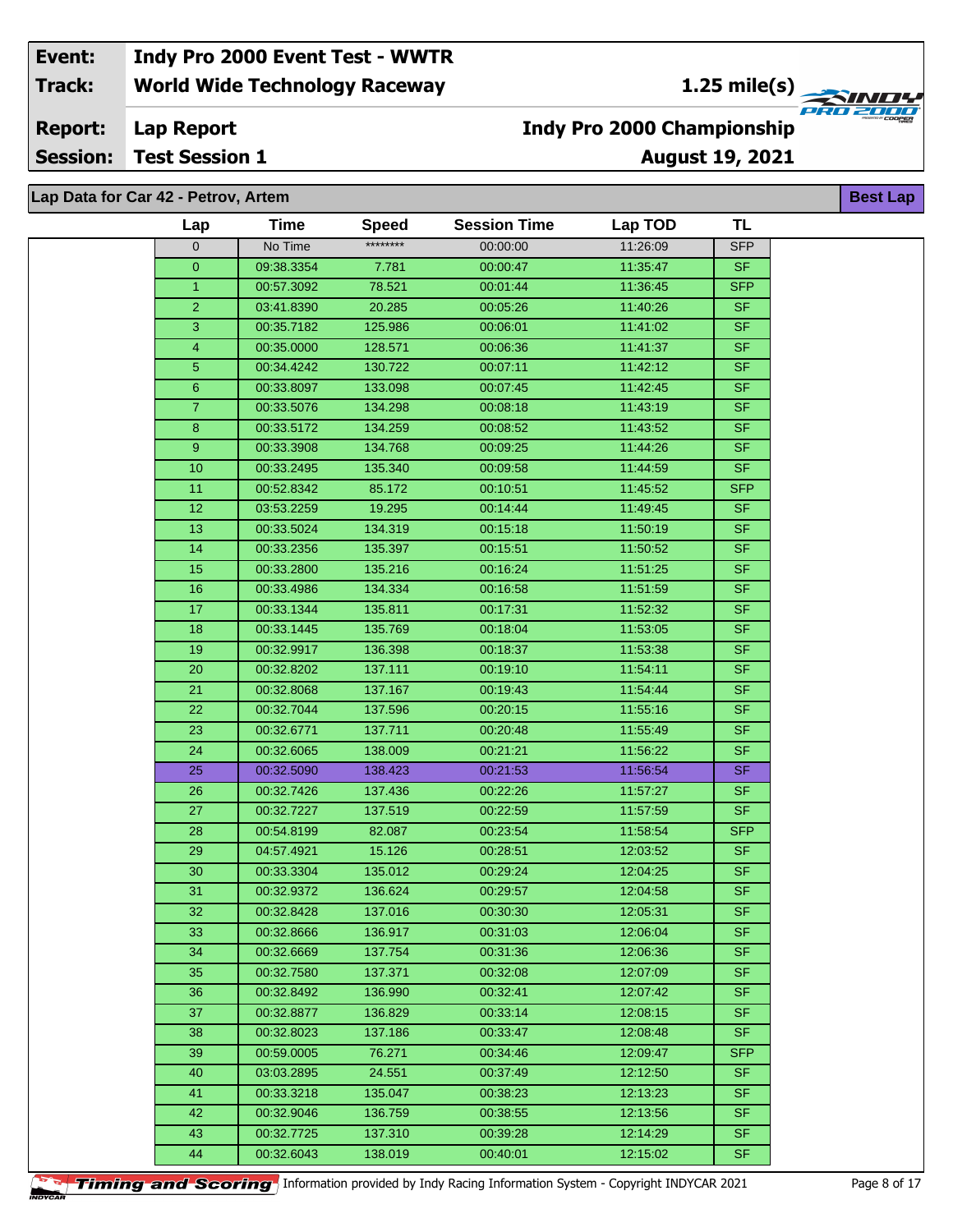#### **World Wide Technology Raceway Lap Report August 19, 2021 Event: Indy Pro 2000 Event Test - WWTR Track: Report: Session: Test Session 1 Indy Pro 2000 Championship 1.25 mile(s)**<br> **1.25 mile(s)**<br> **1.25 mile(s)**

| Lap Data for Car 42 - Petrov, Artem<br><b>Best Lap</b> |     |             |              |                     |          |           |  |  |  |
|--------------------------------------------------------|-----|-------------|--------------|---------------------|----------|-----------|--|--|--|
|                                                        | Lap | <b>Time</b> | <b>Speed</b> | <b>Session Time</b> | Lap TOD  | <b>TL</b> |  |  |  |
|                                                        | 44  | No Time     | ********     | 00:40:34            | 12:15:34 | SF        |  |  |  |
|                                                        |     |             |              |                     |          |           |  |  |  |
|                                                        |     |             |              |                     |          |           |  |  |  |
|                                                        |     |             |              |                     |          |           |  |  |  |
|                                                        |     |             |              |                     |          |           |  |  |  |
|                                                        |     |             |              |                     |          |           |  |  |  |
|                                                        |     |             |              |                     |          |           |  |  |  |
|                                                        |     |             |              |                     |          |           |  |  |  |
|                                                        |     |             |              |                     |          |           |  |  |  |
|                                                        |     |             |              |                     |          |           |  |  |  |
|                                                        |     |             |              |                     |          |           |  |  |  |
|                                                        |     |             |              |                     |          |           |  |  |  |
|                                                        |     |             |              |                     |          |           |  |  |  |
|                                                        |     |             |              |                     |          |           |  |  |  |
|                                                        |     |             |              |                     |          |           |  |  |  |
|                                                        |     |             |              |                     |          |           |  |  |  |
|                                                        |     |             |              |                     |          |           |  |  |  |
|                                                        |     |             |              |                     |          |           |  |  |  |
|                                                        |     |             |              |                     |          |           |  |  |  |
|                                                        |     |             |              |                     |          |           |  |  |  |
|                                                        |     |             |              |                     |          |           |  |  |  |
|                                                        |     |             |              |                     |          |           |  |  |  |
|                                                        |     |             |              |                     |          |           |  |  |  |
|                                                        |     |             |              |                     |          |           |  |  |  |
|                                                        |     |             |              |                     |          |           |  |  |  |
|                                                        |     |             |              |                     |          |           |  |  |  |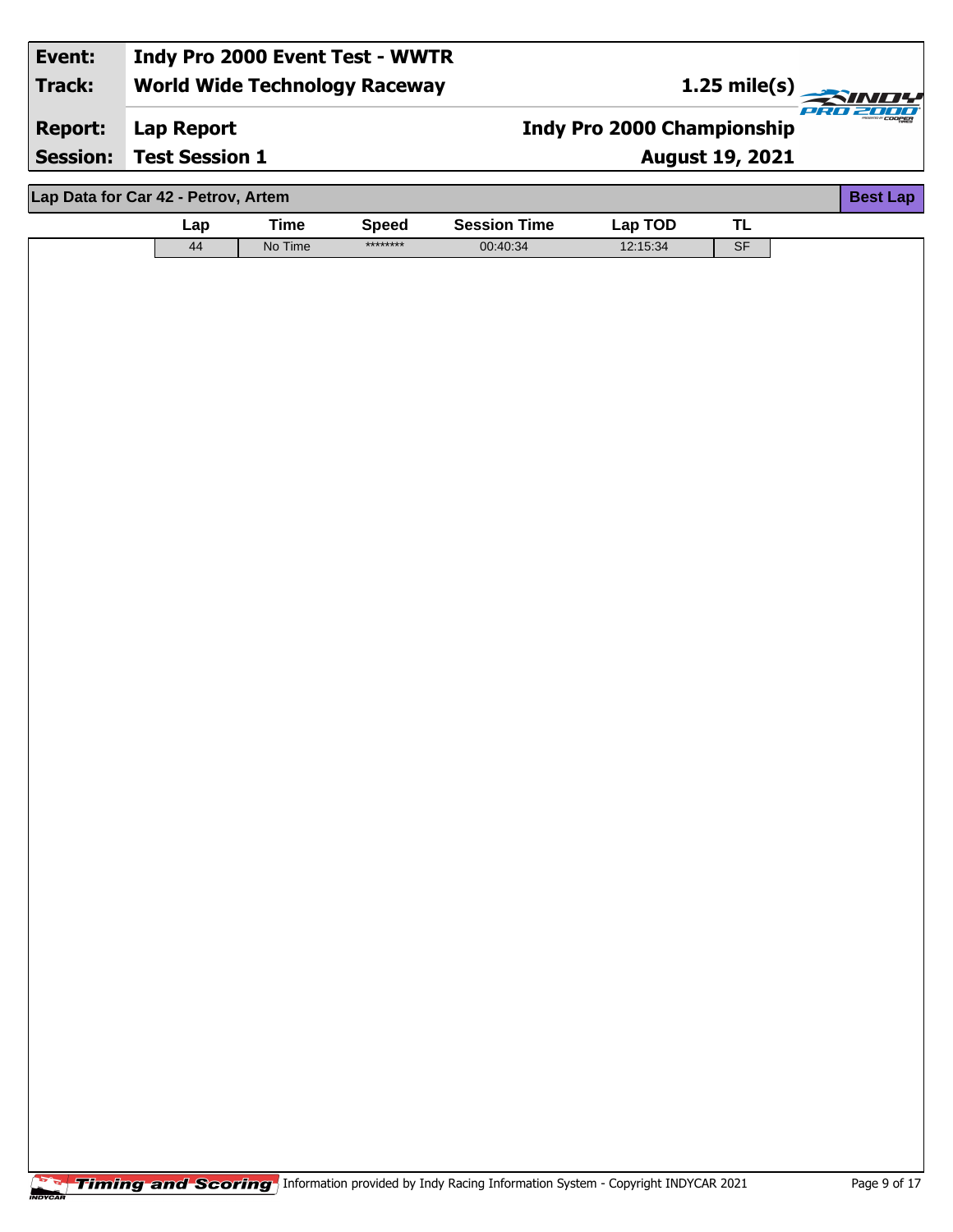**1.25 mile(s)**

**August 19, 2021**

**Lap Report Report:**

**Session: Test Session 1**

**Lap Data for Car 5 - Brichacek, Wyatt (R)**

# **Indy Pro 2000 Championship**

**Best Lap**

**FRA 2000** 

| $\mathsf{Lap}$ bala for oar of brionabon, refail (iv) |            |              |                     |          |            | pool pup |
|-------------------------------------------------------|------------|--------------|---------------------|----------|------------|----------|
| Lap                                                   | Time       | <b>Speed</b> | <b>Session Time</b> | Lap TOD  | <b>TL</b>  |          |
| 0                                                     | No Time    | ********     | 00:00:00            | 11:26:30 | <b>SFP</b> |          |
| $\overline{0}$                                        | 09:21.3743 | 8.016        | 00:00:51            | 11:35:51 | <b>SF</b>  |          |
| $\mathbf{1}$                                          | 00:58.2862 | 77.205       | 00:01:49            | 11:36:50 | <b>SFP</b> |          |
| $\overline{2}$                                        | 08:23.3855 | 8.939        | 00:10:12            | 11:45:13 | <b>SF</b>  |          |
| $\overline{3}$                                        | 00:36.6053 | 122.933      | 00:10:49            | 11:45:50 | <b>SF</b>  |          |
| 4                                                     | 00:35.3967 | 127.130      | 00:11:24            | 11:46:25 | <b>SF</b>  |          |
| $\overline{5}$                                        | 00:35.0883 | 128.248      | 00:11:59            | 11:47:00 | <b>SF</b>  |          |
| $\boldsymbol{6}$                                      | 00:34.5668 | 130.183      | 00:12:34            | 11:47:35 | <b>SF</b>  |          |
| $\mathbf{7}$                                          | 00:34.2170 | 131.514      | 00:13:08            | 11:48:09 | <b>SF</b>  |          |
| 8                                                     | 00:33.9093 | 132.707      | 00:13:42            | 11:48:43 | <b>SF</b>  |          |
| 9 <sup>°</sup>                                        | 00:33.7559 | 133.310      | 00:14:16            | 11:49:17 | <b>SF</b>  |          |
| 10                                                    | 00:33.8328 | 133.007      | 00:14:50            | 11:49:50 | <b>SF</b>  |          |
| 11                                                    | 00:33.8323 | 133.009      | 00:15:23            | 11:50:24 | <b>SF</b>  |          |
| 12                                                    | 00:33.7692 | 133.258      | 00:15:57            | 11:50:58 | <b>SF</b>  |          |
| 13                                                    | 00:33.5138 | 134.273      | 00:16:31            | 11:51:32 | <b>SF</b>  |          |
| 14                                                    | 00:33.7687 | 133.259      | 00:17:04            | 11:52:05 | <b>SF</b>  |          |
| 15                                                    | 00:34.0131 | 132.302      | 00:17:39            | 11:52:39 | <b>SF</b>  |          |
| 16                                                    | 00:33.8368 | 132.991      | 00:18:12            | 11:53:13 | <b>SF</b>  |          |
| 17                                                    | 00:33.6475 | 133.740      | 00:18:46            | 11:53:47 | <b>SF</b>  |          |
| 18                                                    | 00:33.5399 | 134.169      | 00:19:20            | 11:54:20 | <b>SF</b>  |          |
| 19                                                    | 00:33.3747 | 134.833      | 00:19:53            | 11:54:54 | <b>SF</b>  |          |
| 20                                                    | 00:33.7004 | 133.530      | 00:20:27            | 11:55:27 | <b>SF</b>  |          |
| $\overline{21}$                                       | 00:54.8314 | 82.070       | 00:21:21            | 11:56:22 | <b>SFP</b> |          |
| 22                                                    | 04:43.4777 | 15.874       | 00:26:05            | 12:01:06 | <b>SF</b>  |          |
| 23                                                    | 00:33.9572 | 132.520      | 00:26:39            | 12:01:40 | <b>SF</b>  |          |
| 24                                                    | 00:33.3638 | 134.877      | 00:27:12            | 12:02:13 | SF         |          |
| 25                                                    | 00:33.1196 | 135.871      | 00:27:45            | 12:02:46 | <b>SF</b>  |          |
| 26                                                    | 00:33.3139 | 135.079      | 00:28:19            | 12:03:19 | <b>SF</b>  |          |
| 27                                                    | 00:33.0388 | 136.203      | 00:28:52            | 12:03:52 | <b>SF</b>  |          |
| 28                                                    | 00:33.4979 | 134.337      | 00:29:25            | 12:04:26 | <b>SF</b>  |          |
| 29                                                    | 00:33.4560 | 134.505      | 00:29:59            | 12:04:59 | <b>SF</b>  |          |
| 30                                                    | 00:33.1731 | 135.652      | 00:30:32            | 12:05:33 | $S$ F      |          |
| 31                                                    | 00:33.2277 | 135.429      | 00:31:05            | 12:06:06 | <b>SF</b>  |          |
| 32                                                    | 00:33.2171 | 135.472      | 00:31:38            | 12:06:39 | <b>SF</b>  |          |
| 33                                                    | 00:33.4194 | 134.652      | 00:32:12            | 12:07:12 | <b>SF</b>  |          |
| 34                                                    | 00:33.4790 | 134.413      | 00:32:45            | 12:07:46 | SF.        |          |
| 35                                                    | 00:33.7294 | 133.415      | 00:33:19            | 12:08:20 | <b>SF</b>  |          |
| 36                                                    | 00:33.3667 | 134.865      | 00:33:52            | 12:08:53 | <b>SF</b>  |          |
| 37                                                    | 00:33.2865 | 135.190      | 00:34:26            | 12:09:26 | <b>SF</b>  |          |
| 38                                                    | 00:34.4524 | 130.615      | 00:35:00            | 12:10:01 | <b>SF</b>  |          |
| 39                                                    | 00:33.6505 | 133.728      | 00:35:34            | 12:10:34 | <b>SF</b>  |          |
| 40                                                    | 00:33.9135 | 132.691      | 00:36:08            | 12:11:08 | <b>SF</b>  |          |
| 41                                                    | 00:33.5833 | 133.995      | 00:36:41            | 12:11:42 | <b>SF</b>  |          |
| 42                                                    | 00:33.1695 | 135.667      | 00:37:14            | 12:12:15 | <b>SF</b>  |          |
| 43                                                    | 00:33.0876 | 136.003      | 00:37:47            | 12:12:48 | <b>SF</b>  |          |
| 44                                                    | 00:32.9589 | 136.534      | 00:38:20            | 12:13:21 | <b>SF</b>  |          |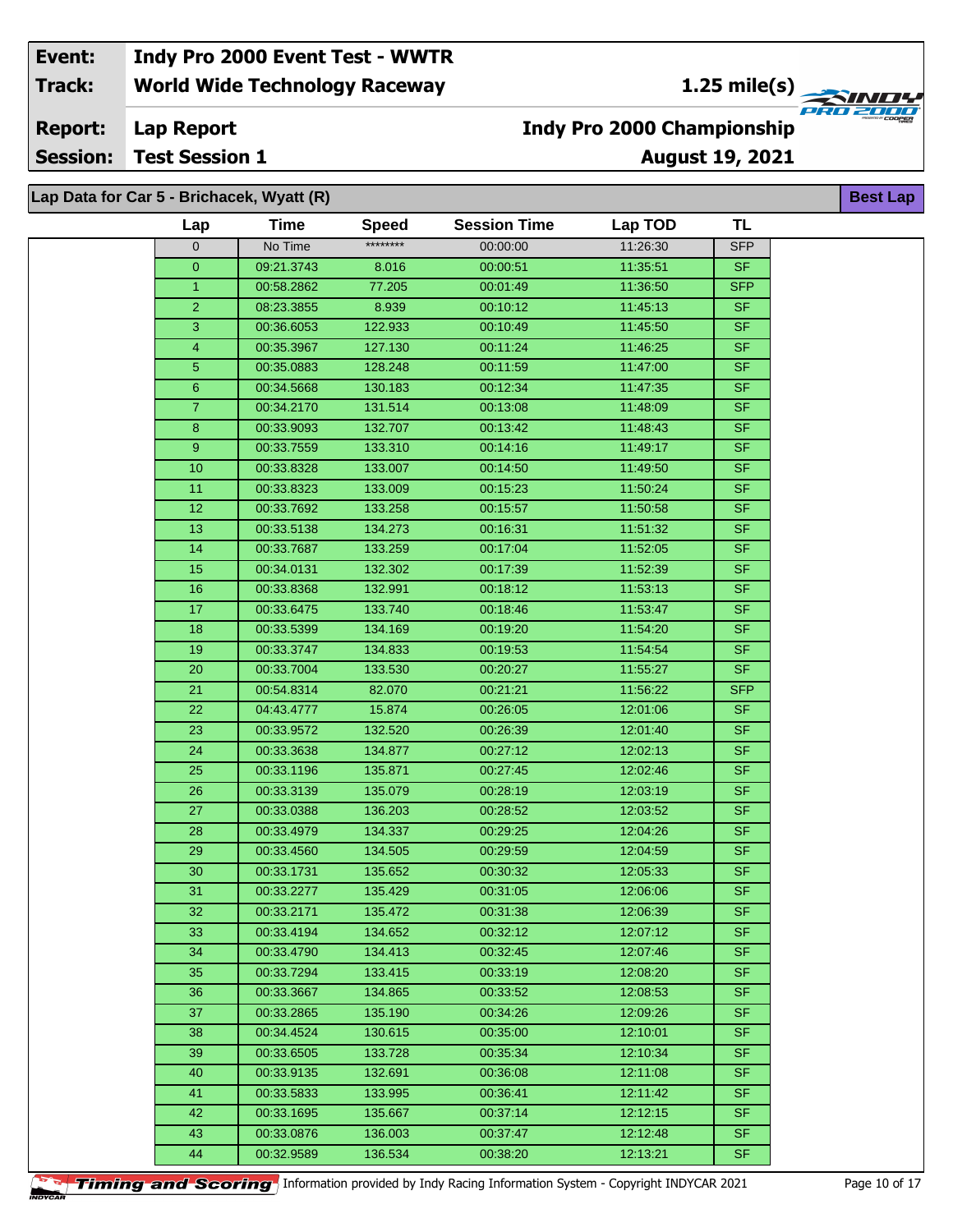| Event:                                                       | Indy Pro 2000 Event Test - WWTR      |                                                  |                      |  |  |  |  |  |  |
|--------------------------------------------------------------|--------------------------------------|--------------------------------------------------|----------------------|--|--|--|--|--|--|
| <b>Track:</b>                                                | <b>World Wide Technology Raceway</b> | $\frac{1.25 \text{ mile(s)}}{4.25 \text{ mm/s}}$ |                      |  |  |  |  |  |  |
| <b>Report:</b>                                               | Lap Report                           | <b>Indy Pro 2000 Championship</b>                | <i><b>COOPER</b></i> |  |  |  |  |  |  |
| <b>Session:</b>                                              | <b>Test Session 1</b>                | <b>August 19, 2021</b>                           |                      |  |  |  |  |  |  |
|                                                              |                                      |                                                  |                      |  |  |  |  |  |  |
| Lap Data for Car 5 - Brichacek, Wyatt (R)<br><b>Best Lap</b> |                                      |                                                  |                      |  |  |  |  |  |  |

| Lap | Time       | <b>Speed</b> | <b>Session Time</b> | Lap TOD  | .∟        |
|-----|------------|--------------|---------------------|----------|-----------|
| 45  | 00:33.0556 | 136.134      | 00:38:53            | 12:13:54 | <b>SF</b> |
| 46  | 00:33.0212 | 136,276      | 00:39:26            | 12:14:27 | <b>SF</b> |
| 47  | 00:32.8652 | 136.923      | 00:39:59            | 12:15:00 | <b>SF</b> |
| 48  | 00:33.0980 | 135.960      | 00:40:32            | 12.15.33 | <b>SF</b> |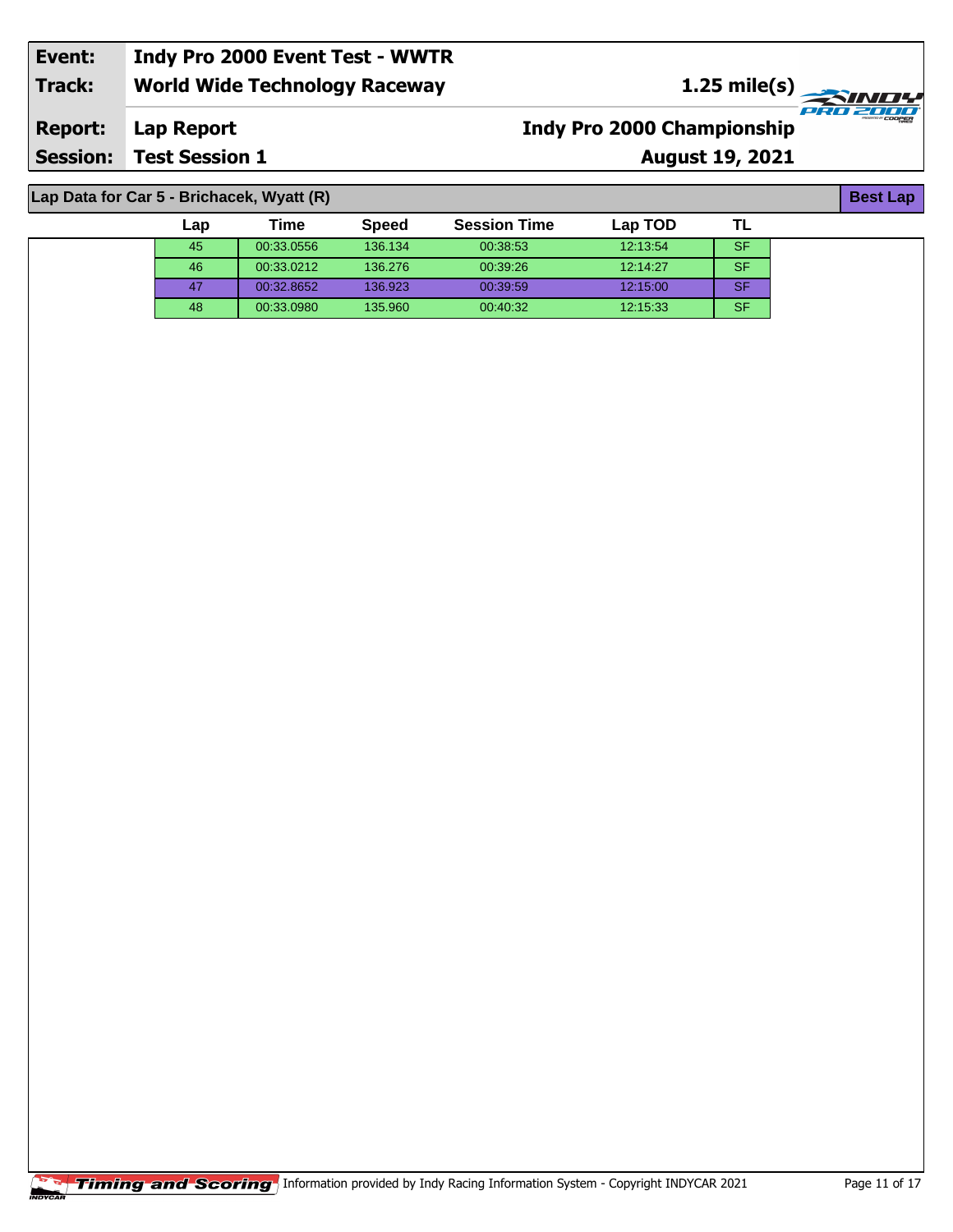**1.25 mile(s)**<br>
FRU 2004

#### **Lap Report Report:**

**Session: Test Session 1**

### **August 19, 2021 Indy Pro 2000 Championship**

**Best Lap**

|  |  |  |  |  |  | --------- |  |  |  |  |
|--|--|--|--|--|--|-----------|--|--|--|--|
|  |  |  |  |  |  |           |  |  |  |  |
|  |  |  |  |  |  |           |  |  |  |  |
|  |  |  |  |  |  |           |  |  |  |  |

| Lap Data for Car 51 - Abel, Jacob<br><b>Best La</b> |                |             |              |                     |          |                          |  |  |  |
|-----------------------------------------------------|----------------|-------------|--------------|---------------------|----------|--------------------------|--|--|--|
|                                                     | Lap            | <b>Time</b> | <b>Speed</b> | <b>Session Time</b> | Lap TOD  | <b>TL</b>                |  |  |  |
|                                                     | $\overline{0}$ | No Time     | ********     | 00:00:00            | 11:26:27 | <b>SFP</b>               |  |  |  |
|                                                     | $\overline{0}$ | 09:38.7646  | 7.775        | 00:01:05            | 11:36:06 | <b>SF</b>                |  |  |  |
|                                                     | 1              | 00:34.6040  | 130.043      | 00:01:40            | 11:36:41 | SF                       |  |  |  |
|                                                     | $\overline{2}$ | 00:55.1923  | 81.533       | 00:02:35            | 11:37:36 | <b>SFP</b>               |  |  |  |
|                                                     | 3              | 02:44.2783  | 27.393       | 00:05:20            | 11:40:20 | <b>SF</b>                |  |  |  |
|                                                     | 4              | 00:33.5458  | 134.145      | 00:05:53            | 11:40:54 | <b>SF</b>                |  |  |  |
|                                                     | 5 <sup>5</sup> | 00:33.5310  | 134.204      | 00:06:27            | 11:41:27 | <b>SF</b>                |  |  |  |
|                                                     | 6              | 00:33.3688  | 134.857      | 00:06:60            | 11:42:01 | SF                       |  |  |  |
|                                                     | $\overline{7}$ | 00:33.3405  | 134.971      | 00:07:33            | 11:42:34 | <b>SF</b>                |  |  |  |
|                                                     | $\bf 8$        | 00:33.1934  | 135.569      | 00:08:07            | 11:43:07 | <b>SF</b>                |  |  |  |
|                                                     | 9              | 00:33.2355  | 135.397      | 00:08:40            | 11:43:41 | <b>SF</b>                |  |  |  |
|                                                     | 10             | 00:33.2371  | 135.391      | 00:09:13            | 11:44:14 | <b>SF</b>                |  |  |  |
|                                                     | 11             | 00:33.0508  | 136.154      | 00:09:46            | 11:44:47 | <b>SF</b>                |  |  |  |
|                                                     | 12             | 00:33.0906  | 135.990      | 00:10:19            | 11:45:20 | <b>SF</b>                |  |  |  |
|                                                     | 13             | 00:32.9467  | 136.584      | 00:10:52            | 11:45:53 | SF                       |  |  |  |
|                                                     | 14             | 00:32.9780  | 136.455      | 00:11:25            | 11:46:26 | <b>SF</b>                |  |  |  |
|                                                     | 15             | 00:33.4389  | 134.574      | 00:11:59            | 11:46:59 | <b>SF</b>                |  |  |  |
|                                                     | 16             | 00:33.0336  | 136.225      | 00:12:32            | 11:47:32 | SF.                      |  |  |  |
|                                                     | 17             | 00:33.1987  | 135.547      | 00:13:05            | 11:48:06 | <b>SF</b>                |  |  |  |
|                                                     | 18             | 00:33.0921  | 135.984      | 00:13:38            | 11:48:39 | <b>SF</b>                |  |  |  |
|                                                     | 19             | 00:57.9926  | 77.596       | 00:14:36            | 11:49:37 | <b>SFP</b>               |  |  |  |
|                                                     | 20             | 05:12.1711  | 14.415       | 00:19:48            | 11:54:49 | <b>SF</b>                |  |  |  |
|                                                     | 21             | 00:33.1004  | 135.950      | 00:20:21            | 11:55:22 | <b>SF</b>                |  |  |  |
|                                                     | 22             | 00:32.9643  | 136.511      | 00:20:54            | 11:55:55 | <b>SF</b>                |  |  |  |
|                                                     | 23             | 00:32.8806  | 136.859      | 00:21:27            | 11:56:28 | <b>SF</b>                |  |  |  |
|                                                     | 24             | 00:32.8223  | 137.102      | 00:21:60            | 11:57:01 | <b>SF</b>                |  |  |  |
|                                                     | 25             | 00:32.8664  | 136.918      | 00:22:33            | 11:57:33 | <b>SF</b>                |  |  |  |
|                                                     | 26             | 00:32.7270  | 137.501      | 00:23:05            | 11:58:06 | $\overline{\mathsf{SF}}$ |  |  |  |
|                                                     | 27             | 00:32.7220  | 137.522      | 00:23:38            | 11:58:39 | <b>SF</b>                |  |  |  |
|                                                     | 28             | 00:32.6244  | 137.934      | 00:24:11            | 11:59:11 | <b>SF</b>                |  |  |  |
|                                                     | 29             | 00:32.7482  | 137.412      | 00:24:43            | 11:59:44 | <b>SF</b>                |  |  |  |
|                                                     | 30             | 00:32.7890  | 137.241      | 00:25:16            | 12:00:17 | <b>SF</b>                |  |  |  |
|                                                     | 31             | 00:32.7943  | 137.219      | 00:25:49            | 12:00:50 | <b>SF</b>                |  |  |  |
|                                                     | 32             | 00:53.7514  | 83.719       | 00:26:43            | 12:01:44 | <b>SFP</b>               |  |  |  |
|                                                     | 33             | 04:49.7744  | 15.529       | 00:31:33            | 12:06:33 | <b>SF</b>                |  |  |  |
|                                                     | 34             | 00:32.9114  | 136.731      | 00:32:05            | 12:07:06 | SF.                      |  |  |  |
|                                                     | 35             | 00:32.8121  | 137.145      | 00:32:38            | 12:07:39 | SF.                      |  |  |  |
|                                                     | 36             | 00:32.7342  | 137.471      | 00:33:11            | 12:08:12 | SF.                      |  |  |  |
|                                                     | 37             | 00:32.6976  | 137.625      | 00:33:44            | 12:08:44 | <b>SF</b>                |  |  |  |
|                                                     | 38             | 00:32.7148  | 137.552      | 00:34:16            | 12:09:17 | SF.                      |  |  |  |
|                                                     | 39             | 00:32.5931  | 138.066      | 00:34:49            | 12:09:50 | <b>SF</b>                |  |  |  |
|                                                     | 40             | 00:32.4955  | 138.481      | 00:35:22            | 12:10:22 | SF.                      |  |  |  |
|                                                     | 41             | 00:32.5906  | 138.077      | 00:35:54            | 12:10:55 | SF.                      |  |  |  |
|                                                     | 42             | 00:32.5806  | 138.119      | 00:36:27            | 12:11:27 | SF.                      |  |  |  |
|                                                     | 43             | 00:32.5705  | 138.162      | 00:36:59            | 12:12:00 | SF.                      |  |  |  |
|                                                     | 44             | 00:32.6073  | 138.006      | 00:37:32            | 12:12:33 | SF.                      |  |  |  |
|                                                     |                |             |              |                     |          |                          |  |  |  |

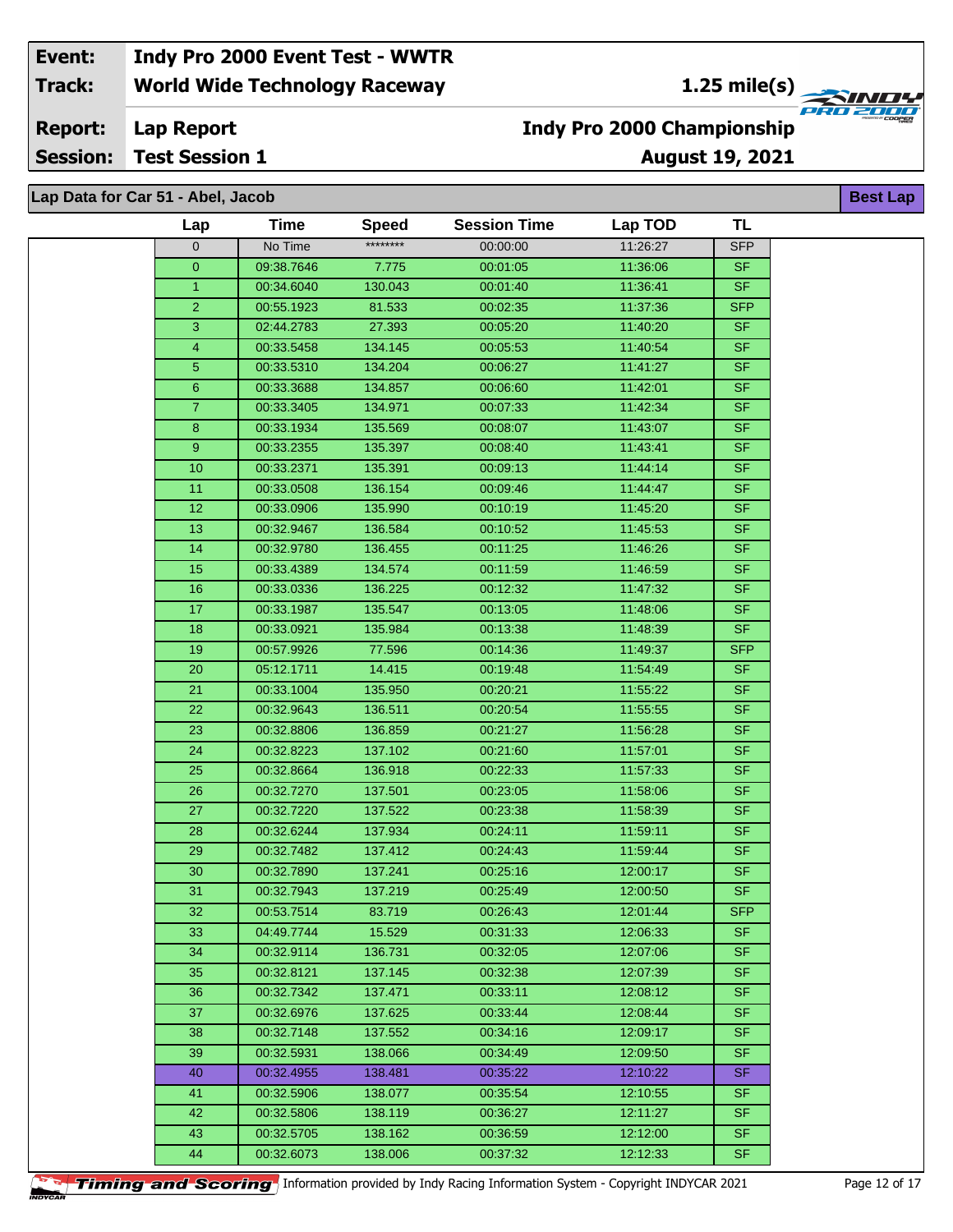| Event:         | Indy Pro 2000 Event Test - WWTR      |                                   |               |
|----------------|--------------------------------------|-----------------------------------|---------------|
| Track:         | <b>World Wide Technology Raceway</b> |                                   | 1.25 mile(s)  |
| <b>Report:</b> | Lap Report                           | <b>Indy Pro 2000 Championship</b> | mssmow COOPER |
|                | <b>Session: Test Session 1</b>       | <b>August 19, 2021</b>            |               |

| Lap Data for Car 51 - Abel, Jacob |     |            |              |                     |          |            |  |  |  |
|-----------------------------------|-----|------------|--------------|---------------------|----------|------------|--|--|--|
|                                   | ∟ap | Time       | <b>Speed</b> | <b>Session Time</b> | Lap TOD  | TL         |  |  |  |
|                                   | 45  | 00:32.6914 | 137.651      | 00:38:05            | 12:13:05 | <b>SF</b>  |  |  |  |
|                                   | 46  | 00:52.2904 | 86.058       | 00:38:57            | 12:13:58 | <b>SFP</b> |  |  |  |
|                                   |     |            |              |                     |          |            |  |  |  |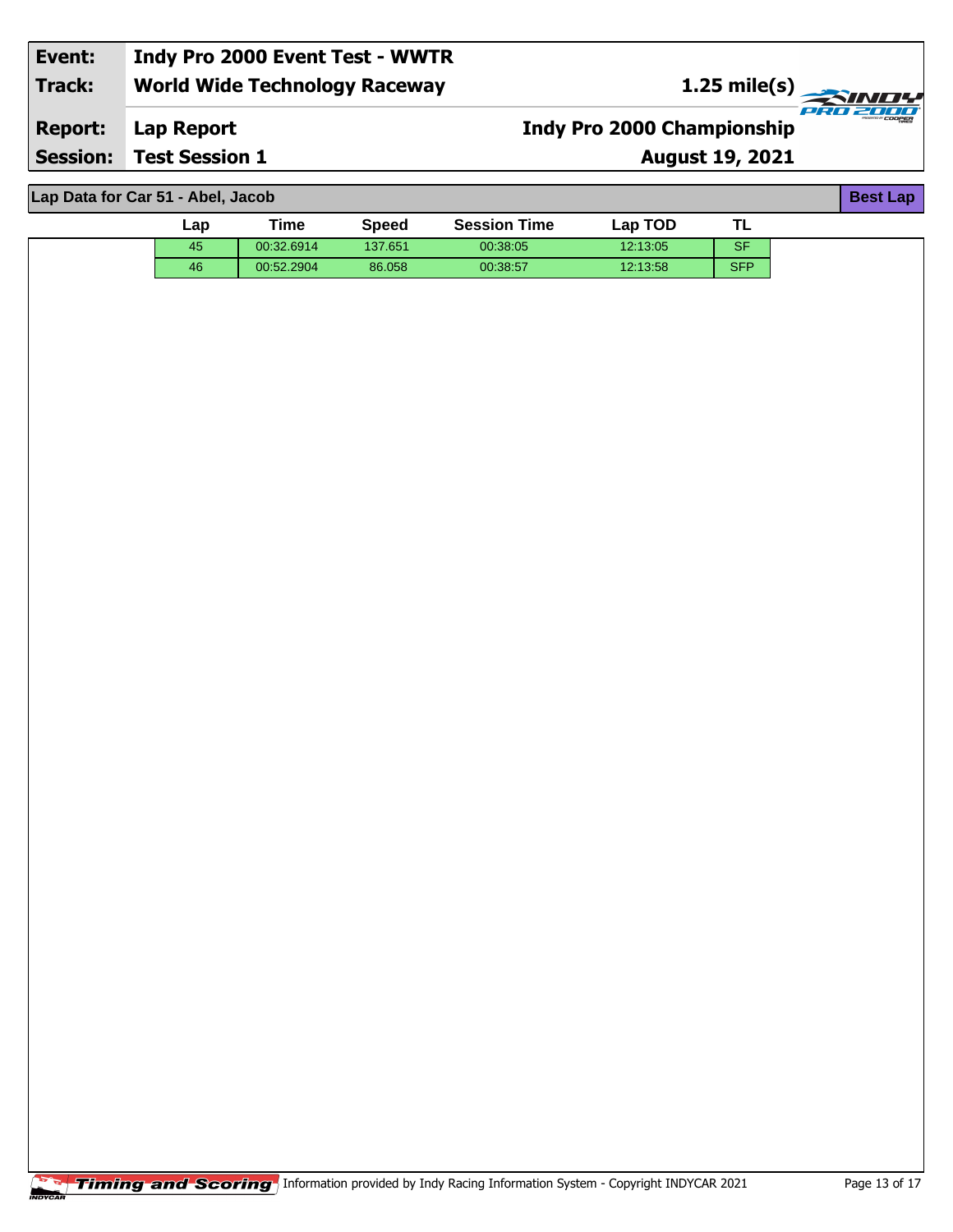**1.25 mile(s)**<br>
FRU 2000

**Lap Report Report:**

**Session: Test Session 1**

## **Indy Pro 2000 Championship**

**August 19, 2021**

**Best Lap**

**Lap Data for Car 55 - Gold, Reece (R)**

| Lap              | Time       | <b>Speed</b> | <b>Session Time</b> | Lap TOD  | <b>TL</b>  |
|------------------|------------|--------------|---------------------|----------|------------|
| $\mathbf 0$      | No Time    | ********     | 00:00:00            | 11:26:31 | <b>SFP</b> |
| $\mathbf{O}$     | 09:13.3314 | 8.133        | 00:00:43            | 11:35:44 | <b>SF</b>  |
| 1                | 00:34.4329 | 130.689      | 00:01:18            | 11:36:18 | <b>SF</b>  |
| $\overline{2}$   | 00:33.7315 | 133.406      | 00:01:51            | 11:36:52 | <b>SF</b>  |
| 3                | 00:33.2138 | 135.486      | 00:02:25            | 11:37:25 | <b>SF</b>  |
| 4                | 00:33.1231 | 135.857      | 00:02:58            | 11:37:59 | <b>SF</b>  |
| $\sqrt{5}$       | 00:33.2457 | 135.356      | 00:03:31            | 11:38:32 | <b>SF</b>  |
| $\mathbf 6$      | 00:33.3427 | 134.962      | 00:04:04            | 11:39:05 | <b>SF</b>  |
| $\overline{7}$   | 00:32.9784 | 136.453      | 00:04:37            | 11:39:38 | <b>SF</b>  |
| $\bf 8$          | 00:32.9837 | 136.431      | 00:05:10            | 11:40:11 | SF         |
| $\boldsymbol{9}$ | 00:32.7791 | 137.283      | 00:05:43            | 11:40:44 | <b>SF</b>  |
| 10               | 00:32.7803 | 137.278      | 00:06:16            | 11:41:17 | <b>SF</b>  |
| 11               | 00:51.0930 | 88.075       | 00:07:07            | 11:42:08 | <b>SFP</b> |
| 12               | 12:35.6447 | 5.955        | 00:19:43            | 11:54:43 | <b>SF</b>  |
| 13               | 00:33.9317 | 132.619      | 00:20:17            | 11:55:17 | <b>SF</b>  |
| 14               | 00:33.0863 | 136.008      | 00:20:50            | 11:55:50 | SF         |
| 15               | 00:32.8585 | 136.951      | 00:21:23            | 11:56:23 | <b>SF</b>  |
| 16               | 00:32.6956 | 137.633      | 00:21:55            | 11:56:56 | <b>SF</b>  |
| 17               | 00:32.7291 | 137.492      | 00:22:28            | 11:57:29 | <b>SF</b>  |
| $18$             | 00:32.6797 | 137.700      | 00:23:01            | 11:58:01 | <b>SF</b>  |
| 19               | 00:32.8963 | 136.793      | 00:23:34            | 11:58:34 | <b>SF</b>  |
| 20               | 00:33.4343 | 134.592      | 00:24:07            | 11:59:08 | <b>SF</b>  |
| $\overline{21}$  | 00:32.7255 | 137.507      | 00:24:40            | 11:59:40 | <b>SF</b>  |
| 22               | 00:32.7582 | 137.370      | 00:25:12            | 12:00:13 | <b>SF</b>  |
| 23               | 00:52.9996 | 84.906       | 00:26:05            | 12:01:06 | <b>SFP</b> |
| 24               | 06:29.1883 | 11.563       | 00:32:35            | 12:07:35 | <b>SF</b>  |
| 25               | 00:32.7841 | 137.262      | 00:33:07            | 12:08:08 | <b>SF</b>  |
| 26               | 00:32.5357 | 138.310      | 00:33:40            | 12:08:41 | <b>SF</b>  |
| 27               | 00:32.4516 | 138.668      | 00:34:12            | 12:09:13 | <b>SF</b>  |
| $\overline{28}$  | 00:32.6163 | 137.968      | 00:34:45            | 12:09:46 | <b>SF</b>  |
| 29               | 00:33.1612 | 135.701      | 00:35:18            | 12:10:19 | <b>SF</b>  |
| $30\,$           | 00:33.1038 | 135.936      | 00:35:51            | 12:10:52 | $S$ F      |
| 31               | 00:32.5451 | 138.270      | 00:36:24            | 12:11:25 | <b>SF</b>  |
| 32               | 00:32.4165 | 138.818      | 00:36:56            | 12:11:57 | SF.        |
| 33               | 00:32.4784 | 138.554      | 00:37:29            | 12:12:29 | <b>SF</b>  |
| 34               | 00:32.3895 | 138.934      | 00:38:01            | 12:13:02 | <b>SF</b>  |
| 35               | 00:32.2940 | 139.345      | 00:38:33            | 12:13:34 | <b>SF</b>  |
| 36               | 00:32.5249 | 138.356      | 00:39:06            | 12:14:07 | <b>SF</b>  |
| 37               | 00:32.7148 | 137.552      | 00:39:39            | 12:14:39 | <b>SF</b>  |
| 38               | 00:52.7532 | 85.303       | 00:40:31            | 12:15:32 | <b>SFP</b> |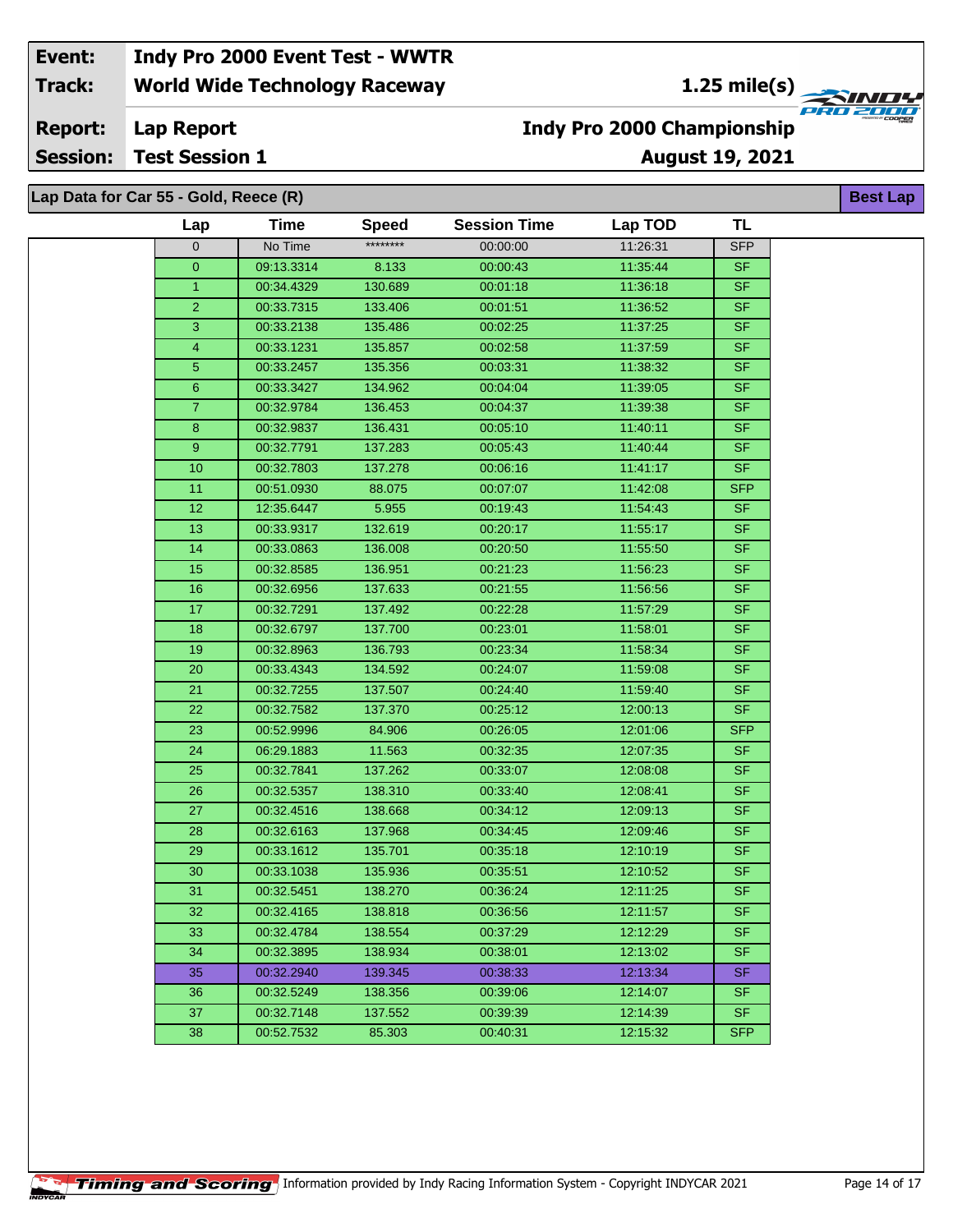**1.25 mile(s)**<br>
FRO 2004

**August 19, 2021**

**Lap Report Report:**

**Session: Test Session 1**

## **Indy Pro 2000 Championship**

**Best Lap**

|  | Lap Data for Car 8 - Siegel, Nolan (R) |  |
|--|----------------------------------------|--|

| Lap             | Time       | <b>Speed</b> | <b>Session Time</b> | Lap TOD  | TL         |
|-----------------|------------|--------------|---------------------|----------|------------|
| $\overline{0}$  | No Time    | ********     | 00:00:00            | 11:26:12 | <b>SFP</b> |
| $\overline{0}$  | 27:19.0038 | 2.746        | 00:18:30            | 11:53:31 | SF.        |
| $\mathbf{1}$    | 00:34.2209 | 131.499      | 00:19:04            | 11:54:05 | <b>SF</b>  |
| $\overline{2}$  | 00:33.1260 | 135.845      | 00:19:37            | 11:54:38 | SF.        |
| 3               | 00:32.7897 | 137.238      | 00:20:10            | 11:55:11 | <b>SF</b>  |
| $\overline{4}$  | 00:32.7230 | 137.518      | 00:20:43            | 11:55:43 | SF.        |
| 5 <sup>5</sup>  | 00:32.7466 | 137.419      | 00:21:15            | 11:56:16 | SF.        |
| 6               | 00:34.5670 | 130.182      | 00:21:50            | 11:56:51 | <b>SF</b>  |
| $\overline{7}$  | 00:33.0492 | 136.161      | 00:22:23            | 11:57:24 | <b>SF</b>  |
| 8               | 00:32.5206 | 138.374      | 00:22:56            | 11:57:56 | SF.        |
| 9               | 00:33.0382 | 136.206      | 00:23:29            | 11:58:29 | SF.        |
| 10              | 00:51.1275 | 88.015       | 00:24:20            | 11:59:21 | <b>SFP</b> |
| 11              | 03:35.0494 | 20.925       | 00:27:55            | 12:02:56 | SF.        |
| 12 <sub>2</sub> | 00:32.7951 | 137.216      | 00:28:28            | 12:03:28 | <b>SF</b>  |
| 13              | 00:32.5054 | 138.439      | 00:29:00            | 12:04:01 | <b>SF</b>  |
| 14              | 00:32.3985 | 138.895      | 00:29:33            | 12:04:33 | <b>SF</b>  |
| 15              | 00:32.5059 | 138.436      | 00:30:05            | 12:05:06 | <b>SF</b>  |
| 16              | 00:52.9006 | 85.065       | 00:30:58            | 12:05:59 | <b>SFP</b> |
| 17              | 02:25.7105 | 30.883       | 00:33:24            | 12:08:24 | SF.        |
| 18              | 00:32.6953 | 137.634      | 00:33:56            | 12:08:57 | <b>SF</b>  |
| 19              | 00:32.3805 | 138.973      | 00:34:29            | 12:09:29 | SF.        |
| 20              | 00:52.8312 | 85.177       | 00:35:22            | 12:10:22 | <b>SFP</b> |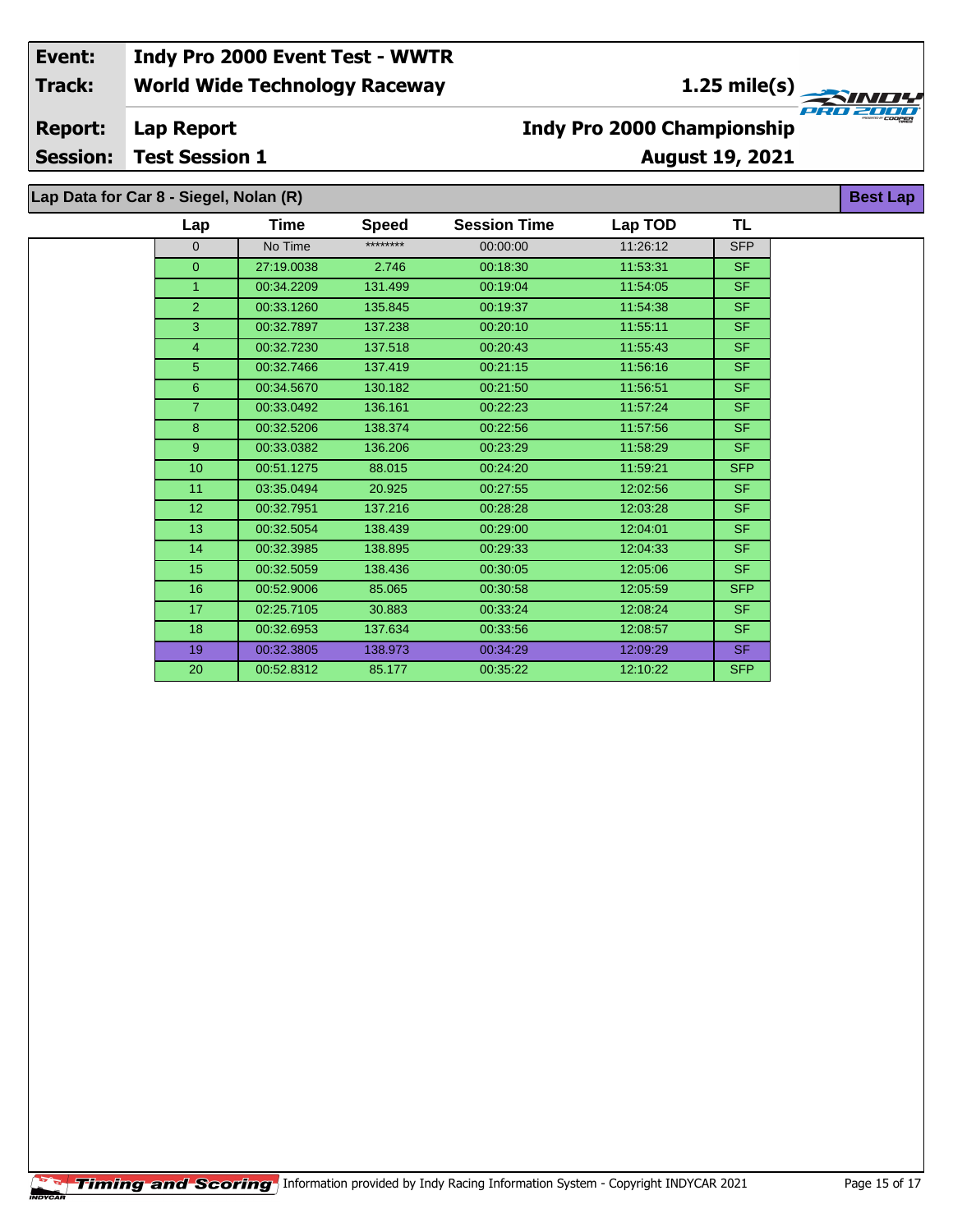**1.25 mile(s)**<br>
FRU 2000

**Lap Report Report:**

**Session: Test Session 1**

### **August 19, 2021 Indy Pro 2000 Championship**

**Best Lap**

| Lap Data for Car 91 - Eves, Braden |  |  |
|------------------------------------|--|--|

| וואט וטו שט באז - בינדע וטו ג |            |              |                     |          |                          | א∟ וכּסע |
|-------------------------------|------------|--------------|---------------------|----------|--------------------------|----------|
| Lap                           | Time       | <b>Speed</b> | <b>Session Time</b> | Lap TOD  | <b>TL</b>                |          |
| $\mathbf 0$                   | No Time    | ********     | 00:00:00            | 11:26:07 | <b>SFP</b>               |          |
| $\mathbf{0}$                  | 09:37.1030 | 7.798        | 00:00:44            | 11:35:44 | SF.                      |          |
| 1                             | 00:54.2030 | 83.021       | 00:01:38            | 11:36:39 | <b>SFP</b>               |          |
| $\overline{2}$                | 02:42.8238 | 27.637       | 00:04:21            | 11:39:21 | <b>SF</b>                |          |
| 3                             | 00:33.9232 | 132.653      | 00:04:55            | 11:39:55 | $\overline{\mathsf{SF}}$ |          |
| $\overline{4}$                | 00:33.2956 | 135.153      | 00:05:28            | 11:40:29 | <b>SF</b>                |          |
| 5                             | 00:33.5851 | 133.988      | 00:06:01            | 11:41:02 | <b>SF</b>                |          |
| 6                             | 00:33.3390 | 134.977      | 00:06:35            | 11:41:36 | <b>SF</b>                |          |
| $\overline{7}$                | 00:33.0848 | 136.014      | 00:07:08            | 11:42:09 | <b>SF</b>                |          |
| 8                             | 00:33.0193 | 136.284      | 00:07:41            | 11:42:42 | <b>SF</b>                |          |
| 9                             | 00:32.8535 | 136.972      | 00:08:14            | 11:43:15 | <b>SF</b>                |          |
| 10                            | 00:32.7982 | 137.203      | 00:08:47            | 11:43:47 | <b>SF</b>                |          |
| 11                            | 00:32.8727 | 136.892      | 00:09:19            | 11:44:20 | <b>SF</b>                |          |
| 12                            | 00:33.0584 | 136.123      | 00:09:52            | 11:44:53 | <b>SF</b>                |          |
| 13                            | 00:52.1151 | 86.347       | 00:10:45            | 11:45:45 | <b>SFP</b>               |          |
| 14                            | 06:16.1192 | 11.964       | 00:17:01            | 11:52:01 | <b>SF</b>                |          |
| 15                            | 00:33.0965 | 135.966      | 00:17:34            | 11:52:35 | <b>SF</b>                |          |
| 16                            | 00:32.7583 | 137.370      | 00:18:07            | 11:53:07 | <b>SF</b>                |          |
| 17                            | 00:33.0155 | 136.300      | 00:18:40            | 11:53:40 | <b>SF</b>                |          |
| 18                            | 00:32.8478 | 136.995      | 00:19:12            | 11:54:13 | <b>SF</b>                |          |
| 19                            | 00:32.8306 | 137.067      | 00:19:45            | 11:54:46 | <b>SF</b>                |          |
| 20                            | 00:32.7113 | 137.567      | 00:20:18            | 11:55:19 | <b>SF</b>                |          |
| 21                            | 00:32.5948 | 138.059      | 00:20:51            | 11:55:51 | <b>SF</b>                |          |
| 22                            | 00:32.6669 | 137.754      | 00:21:23            | 11:56:24 | SF                       |          |
| 23                            | 00:32.5173 | 138.388      | 00:21:56            | 11:56:57 | <b>SF</b>                |          |
| 24                            | 00:32.5658 | 138.182      | 00:22:28            | 11:57:29 | <b>SF</b>                |          |
| 25                            | 00:32.6376 | 137.878      | 00:23:01            | 11:58:02 | SF.                      |          |
| $\overline{26}$               | 00:32.7096 | 137.574      | 00:23:34            | 11:58:34 | <b>SF</b>                |          |
| 27                            | 00:33.6584 | 133.696      | 00:24:07            | 11:59:08 | <b>SF</b>                |          |
| 28                            | 00:32.8738 | 136.887      | 00:24:40            | 11:59:41 | <b>SF</b>                |          |
| 29                            | 00:32.6075 | 138.005      | 00:25:13            | 12:00:14 | <b>SF</b>                |          |
| 30                            | 00:32.8364 | 137.043      | 00:25:46            | 12:00:46 | <b>SF</b>                |          |
| 31                            | 00:32.6546 | 137.806      | 00:26:18            | 12:01:19 | <b>SF</b>                |          |
| 32                            | 00:32.5177 | 138.386      | 00:26:51            | 12:01:52 | <b>SF</b>                |          |
| 33                            | 00:32.5089 | 138.424      | 00:27:23            | 12:02:24 | SF.                      |          |
| 34                            | 00:32.4408 | 138.714      | 00:27:56            | 12:02:57 | <b>SF</b>                |          |
| 35                            | 00:32.5554 | 138.226      | 00:28:28            | 12:03:29 | <b>SF</b>                |          |
| 36                            | 00:50.9696 | 88.288       | 00:29:19            | 12:04:20 | <b>SFP</b>               |          |
| 37                            | 06:23.2810 | 11.741       | 00:35:43            | 12:10:43 | SF.                      |          |
| 38                            | 00:32.9018 | 136.771      | 00:36:15            | 12:11:16 | <b>SF</b>                |          |
| 39                            | 00:32.4218 | 138.796      | 00:36:48            | 12:11:49 | <b>SF</b>                |          |
| 40                            | 00:32.5772 | 138.133      | 00:37:20            | 12:12:21 | <b>SF</b>                |          |
| 41                            | 00:32.7293 | 137.491      | 00:37:53            | 12:12:54 | <b>SF</b>                |          |
| 42                            | 00:37.6220 | 119.611      | 00:38:31            | 12:13:32 | <b>SF</b>                |          |
| 43                            | 00:33.9968 | 132.365      | 00:39:05            | 12:14:06 | SF.                      |          |
| 44                            | 00:32.6115 | 137.988      | 00:39:37            | 12:14:38 | SF.                      |          |

**Timing and Scoring** Information provided by Indy Racing Information System - Copyright INDYCAR 2021 Page 16 of 17